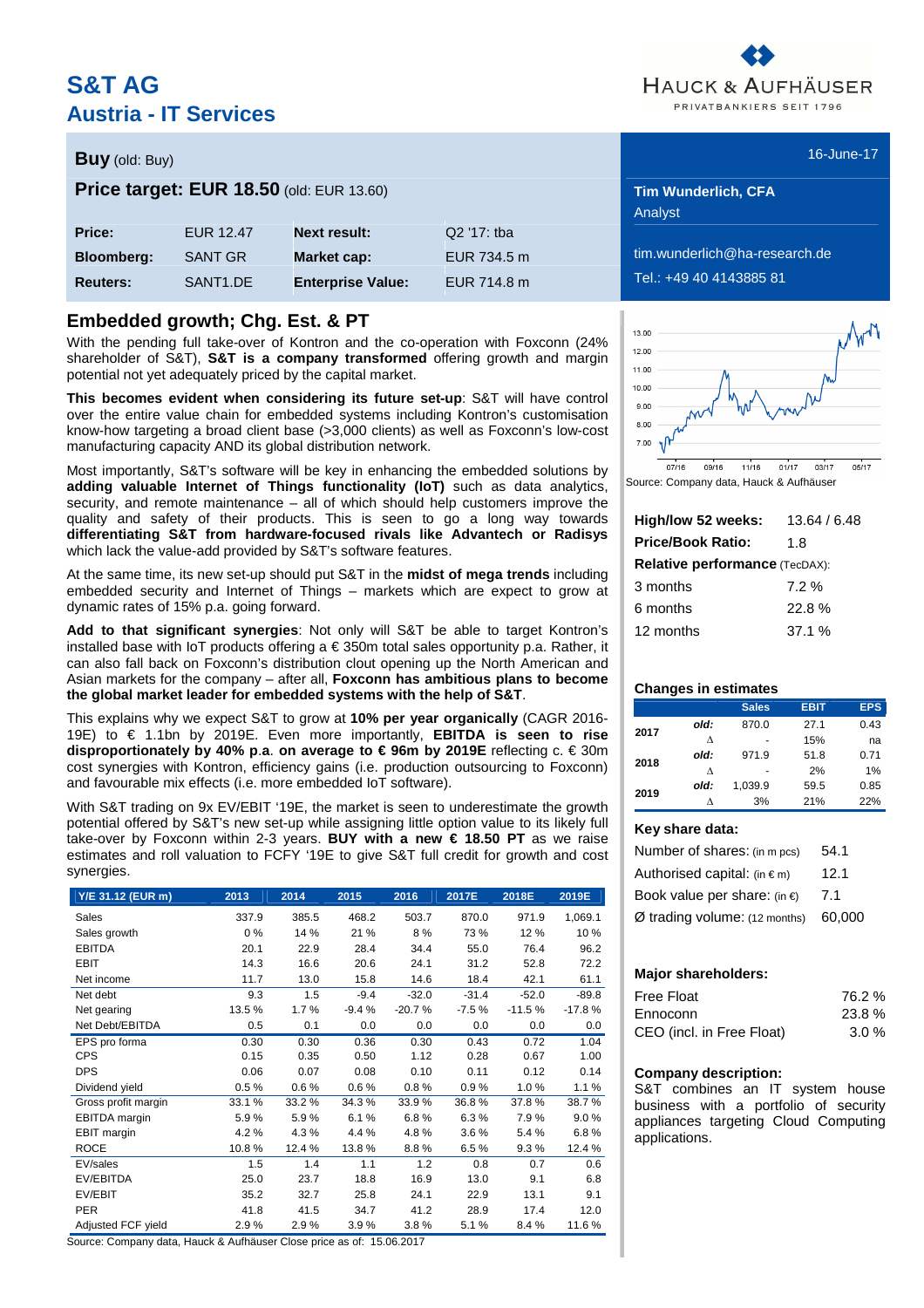# **Company background**



Source: Company data, Hauck & Aufhäuser

# The "new" S&T: A company transformed

S&T is aiming for no less than to become the **global market leader for embedded computers** targeting Internet of Things (IoT) applications.

In this regard, the merger with Kontron (100% subsidiary by June 2017) and co-operation with Foxconn (24% shareholder of S&T) are seen to be **major milestones** as the three companies will bring complementary skills to the table:

• **Foxconn will engineer and manufacture the embedded computer hardware**. This is seen to grant S&T access to low-cost production capacity otherwise available only to heavyweights such as Apple for the iPhone.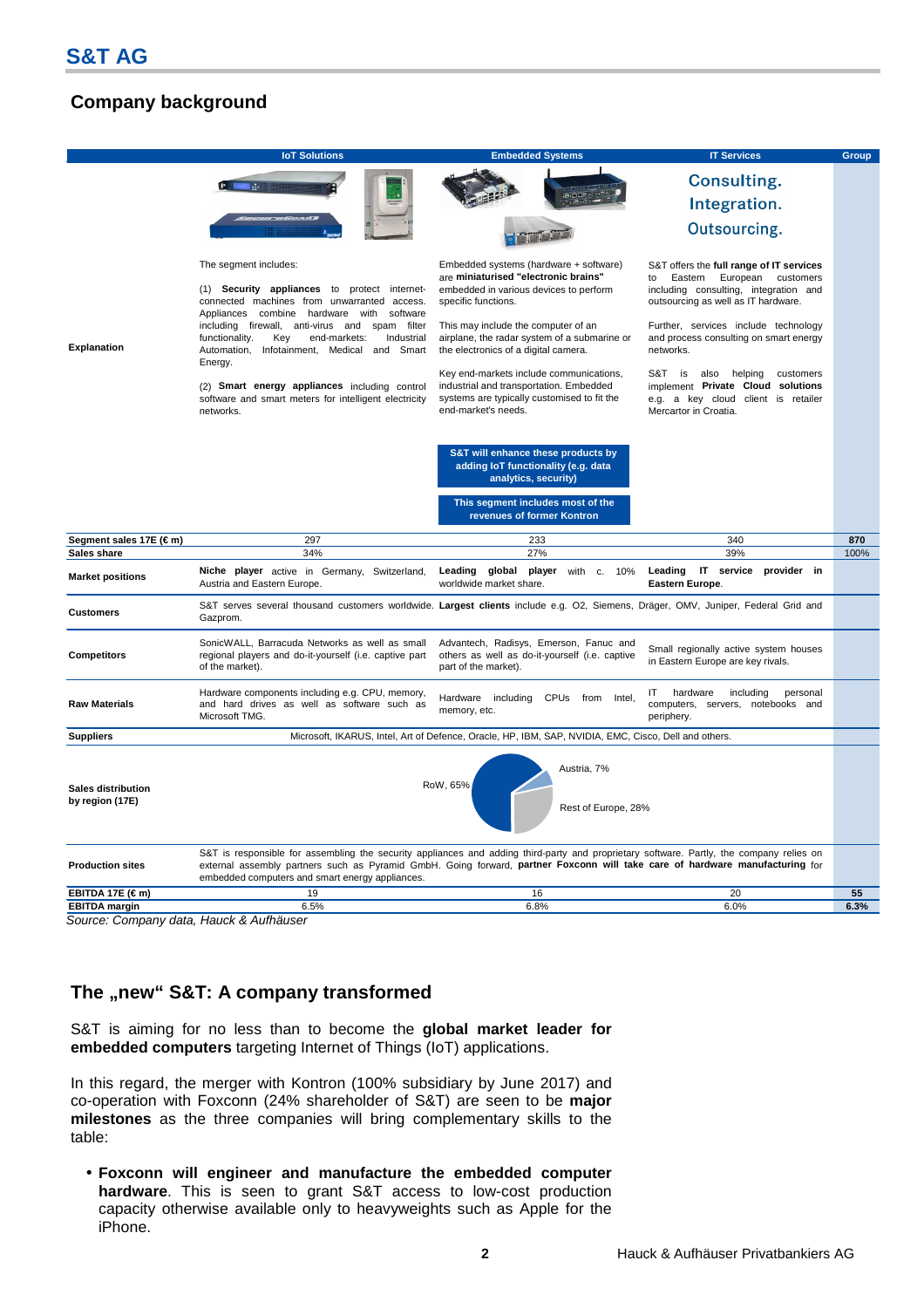- Kontron (now "Embedded Systems") is seen to contribute its **expertise in end-market customisation** as well as its existing customer base (>3,000 clients) and brand name.
- **S&T will add value to the embedded solutions by integrating software** including security, remote maintenance, and real-time data analytics.

As a result, the "new" S&T will cover the **complete value chain for embedded systems applicable to Internet of Things**.

**S&T to cover the complete value chain for embedded IoT systems**



Source: Company data, Hauck & Aufhäuser

### **Differentiation driven by IoT software**

**This set-up differentiates S&T from rivals** like Advantech or Radisys:

- **S&T should command a cost advantage** over rivals thanks to its access to Foxconn's best-in-class manufacturing capacities. This cost advantage should increase in 2018 and 2019 with a rising outsourcing share (so far: 25% of production outsourced to Foxconn).
- With a focus on hardware, rivals typically **lack the strong value-add** provided by S&T's software (e.g. security, remote maintenance, data analytics).

A simple example should reveal the value-add: S&T's embedded solutions could be installed in equipment used during surgery (e.g. respirators). With S&T's new capabilities, real-time data on e.g. ventilation, heart rate and equipment performance can be transferred to and saved in the cloud.

In this way the equipment manufacturer (e.g. Dräger) can **verify that its equipment did not malfunction** in case something goes wrong with the surgery. At the same time, S&T's security prevents that unauthorized third parties access the data.

This is a **valuable feature for OEMs** potentially saving millions in litigations at a cost of only  $\epsilon$  2,000 per device – a petty price considering that S&T's embedded solutions are typically used in equipment worth  $\epsilon$  1m or more.

Importantly, this feature of "total quality control" is not limited to medical applications but addresses a rapidly expanding market (see below).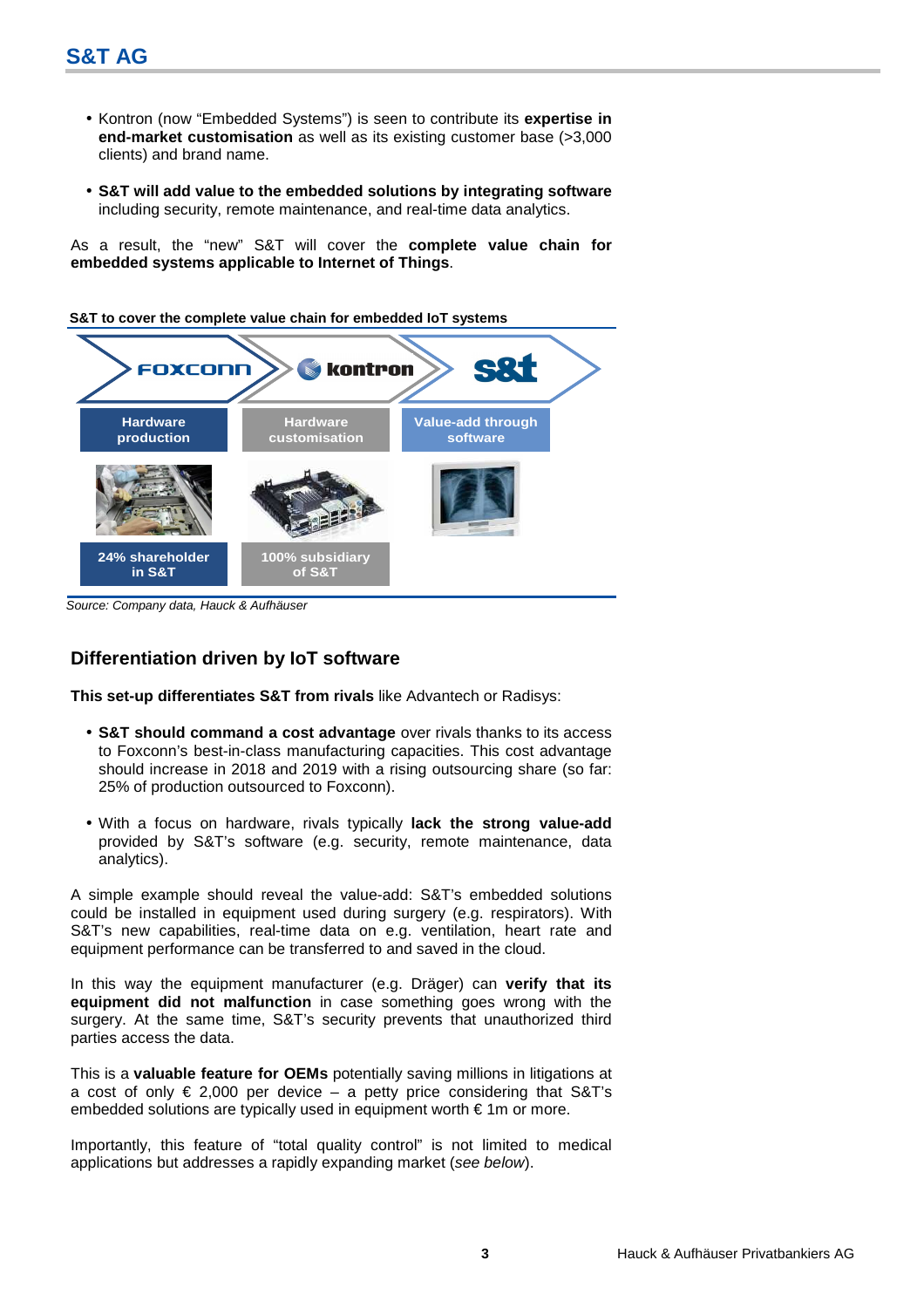# **Outstanding growth prospects: In the midst of mega trends**

With its focus on embedded systems for Internet of Things, **S&T will position itself in the midst of mega trends** offering outstanding growth opportunities.

To start with, even the underlying embedded systems market is seen to grow at a solid 6% CAGR to \$ 225bn by 2021E (Source: Zion Market Research). Key drivers include the rising demand for smart electronic devices, growing applications in the automotive industry as well as the trend to outsource (i.e. a large part of the embedded systems market is yet captive).

But the embedded systems market (as per Zion Market Research) reflects mostly hardware – **S&T's embedded technology is more advanced than this** incorporating software such as security and data analytics.

A more adequate growth perspective is offered by the IoT and embedded security markets:

• According to IDC, **the global IoT market is expected to grow at a 15% CAGR to reach a volume of \$ 1.4 trillion by 2021E** comprising needed IoT hardware, software, services and connectivity. Industrial applications are expected to attract the largest investments as companies should be looking to access large amounts of real-time data to optimise efficiency (e.g. production, procurement etc.).



### **Global IoT market: 15% growth CAGR through 2021E**

Source: IDC, Hauck & Aufhäuser

• The global market value for embedded security for Internet of Things is expected to **soar at a 15% CAGR to above \$ 2.5bn** by 2027 (Future Market Insights). As more and more machines are getting connected to the internet, companies will need to rely on security solutions to fend off cyber attacks (e.g. espionage, sabotage).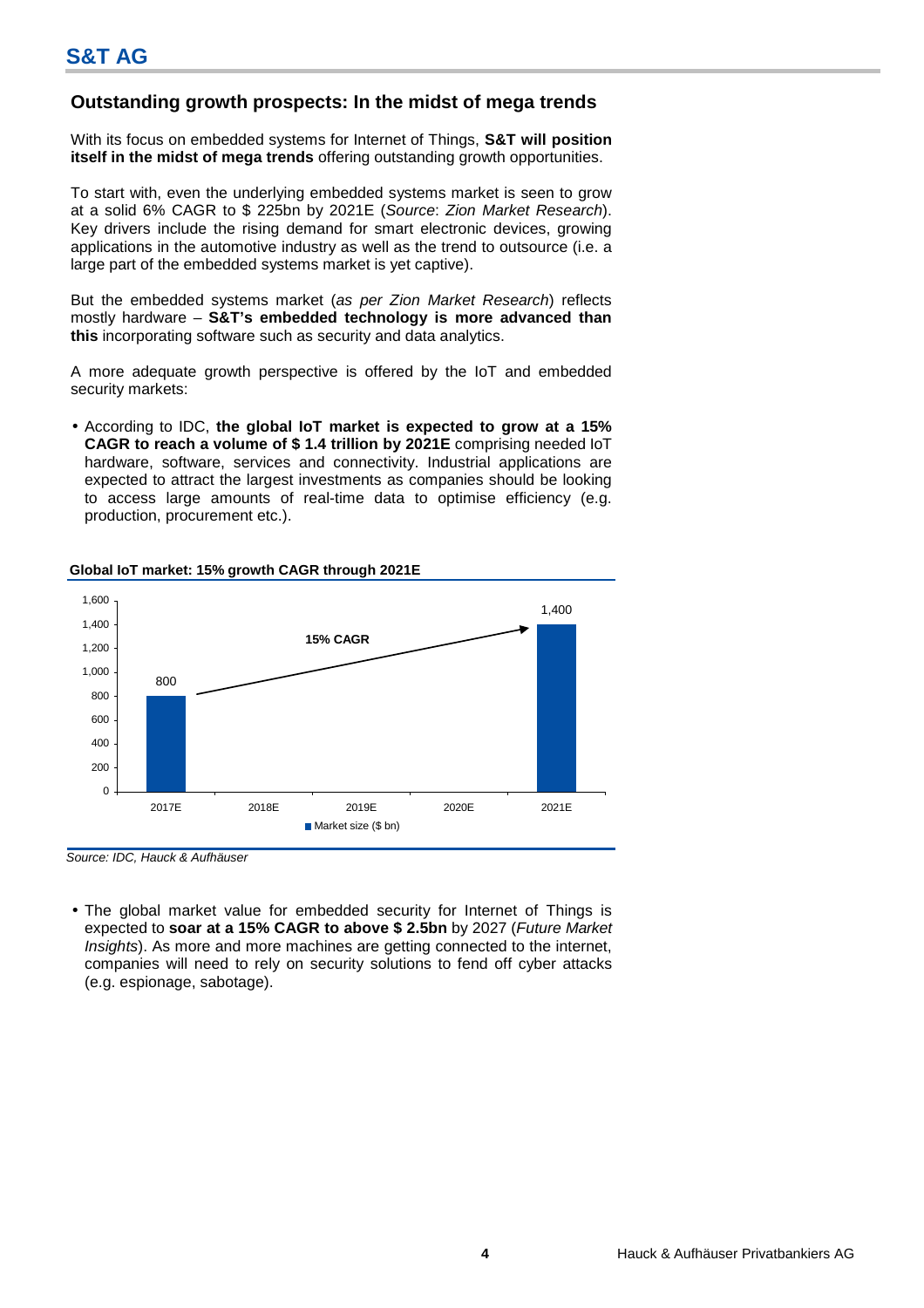# **Sales growth: 10% organic sales growth CAGR expected**

| S&T: Sales growth expectations 2013-19E |      |      |      |      |       |       |       |  |  |  |  |
|-----------------------------------------|------|------|------|------|-------|-------|-------|--|--|--|--|
|                                         | 2013 | 2014 | 2015 | 2016 | 2017E | 2018E | 2019E |  |  |  |  |
| <b>Sales</b>                            | 338  | 386  | 468  | 504  | 870   | 972   | 1,069 |  |  |  |  |
| у-о-у                                   | na   | 14%  | 21%  | 8%   | 73%   | 12%   | 10%   |  |  |  |  |
| <b>IoT Solutions</b>                    |      |      |      |      | 297   | 351   | 395   |  |  |  |  |
| $y$ -o-y                                |      |      |      |      | na    | 18%   | 13%   |  |  |  |  |
| in % of sales                           |      |      |      |      | 34%   | 36%   | 37%   |  |  |  |  |
| <b>Embedded Systems</b>                 |      |      |      |      | 233   | 263   | 298   |  |  |  |  |
| $y$ -o-y                                |      |      |      |      | na    | 13%   | 13%   |  |  |  |  |
| in % of sales                           |      |      |      |      | 27%   | 27%   | 28%   |  |  |  |  |
| <b>IT Services</b>                      |      |      |      |      | 340   | 358   | 376   |  |  |  |  |
| $y$ -o-y                                |      |      |      |      | 6%    | 5%    | 5%    |  |  |  |  |
| in % of sales                           |      |      |      |      | 39%   | 37%   | 35%   |  |  |  |  |

Source: Company data, Hauck & Aufhäuser. Note: Kontron consolidated as of Dec. 2016. New segment structure since 2017

Segments IoT Solutions and Embedded Systems are seen to be major contributors to the expected dynamic group sales growth. Key growth drivers:

- **Upgrading Kontron's installed base**. S&T will offer software upgrades to make Kontron's installed base of embedded systems (4m units) IoT-ready: The software will offer security, remote maintenance and data analytics. **The total revenue opportunity is seen at € 350m per year** which would be recurring (assumptions: clients pay an annual fee of € 350 per software upgrade / 1m embedded computer or 25% of the installed base could be upgraded).
- **New products to be launched in H2**. In H2'17 S&T will launch new IoTready embedded computers which are expected to fetch a much higher ASP ( $\in$  2,000 vs.  $\in$  1,000 previously) including a recurring part (eH&A: 30% of selling price). The higher price should be enforceable given the strong value-add of new solutions including security, data analytics etc.
- **Expansion into North America and Asia**. With S&T currently focused on Europe (eH&A: >50% of group sales), Asia and North America offer untapped growth potential. We expect S&T to show disproportionate growth in both regions falling back on Foxconn's distribution network.

In sum, **we conservatively expect a total of € 100m sales by 2019E** to stem from new IoT products, software upgrades and the expansion into North America and Asia with the help of Foxconn.

On top of this, as stand-alone businesses, security appliances and smart energy appliances (i.e. S&T's former core business / both included in the IoT solutions segment) are expected to **grow dynamically by c**. **10% per year** reflecting above all dynamic customer win activity for security appliances in medical and industrial applications.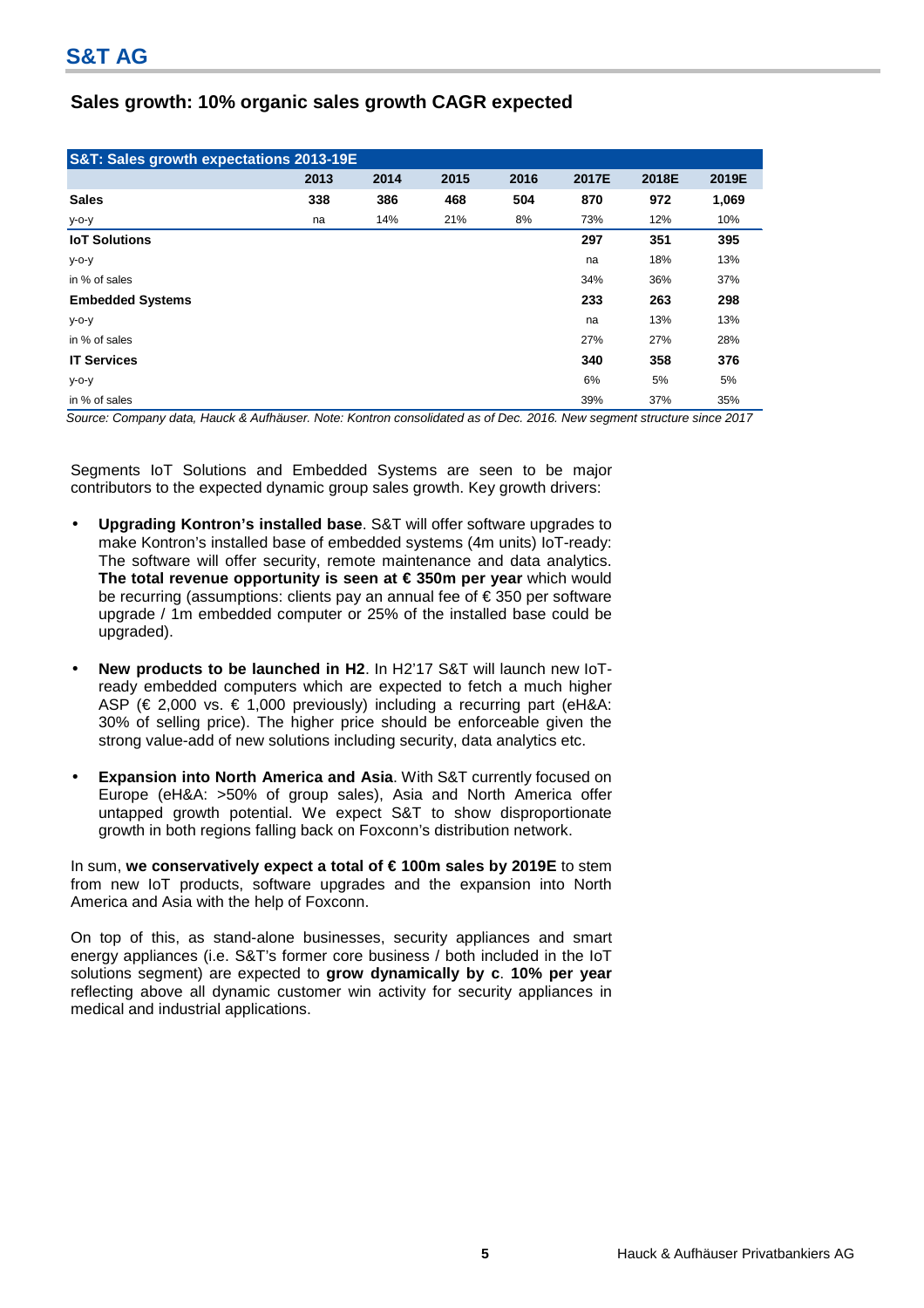# **EBITDA growth**: **EBITDA margin to soar to 9.0% by 2019E**

| S&T: EBITDA growth expectations 2013-19E |              |              |                |       |       |                |              |  |  |  |
|------------------------------------------|--------------|--------------|----------------|-------|-------|----------------|--------------|--|--|--|
|                                          | 2013         | 2014         | 2015           | 2016  | 2017E | 2018E          | 2019E        |  |  |  |
| <b>Gross Profit</b>                      | 112          | 128          | 162            | 172   | 321   | 369            | 415          |  |  |  |
| Gross Margin                             | 33%          | 33%          | 35%            | 34%   | 37%   | 38%            | 39%          |  |  |  |
| <b>Personnel</b>                         | 66           | 72           | 90             | 93    | 186   | 204            | 222          |  |  |  |
| in % of sales                            | 19.6%        | 18.8%        | 19.1%          | 18.6% | 21.4% | 21.0%          | 20.8%        |  |  |  |
| Other expenses                           | 26           | 33           | 44             | 44    | 80    | 88             | 97           |  |  |  |
| in % of sales                            | 7.6%         | 8.6%         | 9.3%           | 8.7%  | 9.2%  | 9.1%           | 9.1%         |  |  |  |
| <b>EBITDA</b>                            | 20           | 23           | 28             | 34    | 55    | 76             | 96           |  |  |  |
| <b>EBITDA</b> margin                     | 5.9%         | 5.9%         | 6.1%           | 6.8%  | 6.3%  | 7.9%           | 9.0%         |  |  |  |
| <b>IoT Solutions</b>                     |              |              |                |       | 19    | 29             | 38           |  |  |  |
| <b>EBITDA</b> margin                     |              |              |                |       | 7%    | 8%             | 10%          |  |  |  |
| <b>Embedded Systems</b>                  |              |              |                |       | 16    | 27             | 35           |  |  |  |
| <b>EBITDA</b> margin                     |              |              |                |       | 7%    | 10%            | 12%          |  |  |  |
| <b>IT Services</b>                       |              |              |                |       | 20    | 21             | 24           |  |  |  |
| EBITDA margin                            |              |              |                |       | 6%    | 6%             | 6%           |  |  |  |
| D&A                                      | 6            | 6            | 8              | 10    | 24    | 24             | 24           |  |  |  |
| in % of sales                            | 1.7%         | 1.6%         | 1.7%           | 2.0%  | 2.7%  | 2.4%           | 2.2%         |  |  |  |
| <b>EBIT</b>                              | 14           | 17           | 21             | 24    | 31    | 53             | 72           |  |  |  |
| <b>EBIT</b> margin                       | 4.2%         | 4.3%         | 4.4%           | 4.8%  | 3.6%  | 5.4%           | 6.8%         |  |  |  |
| <b>Financial expenses</b>                | $\mathbf{2}$ | $\mathbf{2}$ | $\overline{2}$ | 4     | 6     | 4              | 3            |  |  |  |
| <b>Taxes</b>                             | $\bf{0}$     | 1            | 1              | 0     | 3     | 4              | 6            |  |  |  |
| Tax rate                                 | 1%           | 5%           | 4%             | $-2%$ | 12%   | 9%             | 9%           |  |  |  |
| Net income before minorities             | 12           | 14           | 18             | 20    | 23    | 44             | 63           |  |  |  |
| Net margin                               | 3.5%         | 3.6%         | 3.8%           | 4.1%  | 2.6%  | 4.5%           | 5.9%         |  |  |  |
| <b>Minorities</b>                        | $\mathbf 0$  | 1            | $\overline{2}$ | 6     | 4     | $\overline{2}$ | $\mathbf{2}$ |  |  |  |
| in % of sales                            | 0.1%         | 0.3%         | 0.4%           | 1.2%  | 0.5%  | 0.2%           | 0.2%         |  |  |  |
| Net income after minorities              | 12           | 13           | 16             | 15    | 18    | 42             | 61           |  |  |  |
| Net margin                               | 3.5%         | 3.4%         | 3.4%           | 2.9%  | 2.1%  | 4.3%           | 5.7%         |  |  |  |
| <b>EPS</b>                               | 0.30         | 0.32         | 0.36           | 0.33  | 0.34  | 0.72           | 1.04         |  |  |  |

Source: Company data, Hauck & Aufhäuser

**EBITDA is expected to grow at a 40% CAGR to reach € 96m by 2019E implying a 9.0% EBITDA margin**. Key drivers include:

- **Cost savings**. Measures to save € 18m costs (of € 20m initial target) at Kontron have been implemented. Key measures include (1) axing 220 employees, 70 of which earned € 100,000 on average and (2) Letting go of external consultants which cost € 7m per year (eH&A). Additional cost savings of €8-10m (reduction of double admin functions, no more listing and accounting expenses etc.) should be achieved once the merger has been completed (June 2017) and Kontron delisted.
- **Gross margin improvements**. We expect S&T's gross margin to increase by 5pp from 2016 to reach 39% by 2019E. This should reflect above all expected strong 40%+ gross margins of embedded IoT products (due to software, higher ASP and recurring component / Kontron's "old" products: 25% gross margin). Further, gross margins should benefit from the ongoing production shift to Foxconn which benefits from best-in-class manufacturing costs (25% of Kontron's production has already been outsourced).

**Net income is seen to rise even more dynamically by 60%** (CAGR 2016- 19E) due to deleveraging efforts, decreasing minorities (as S&T will own 100% of Kontron by Q3 2017) and as PPA amortisation should decline gradually.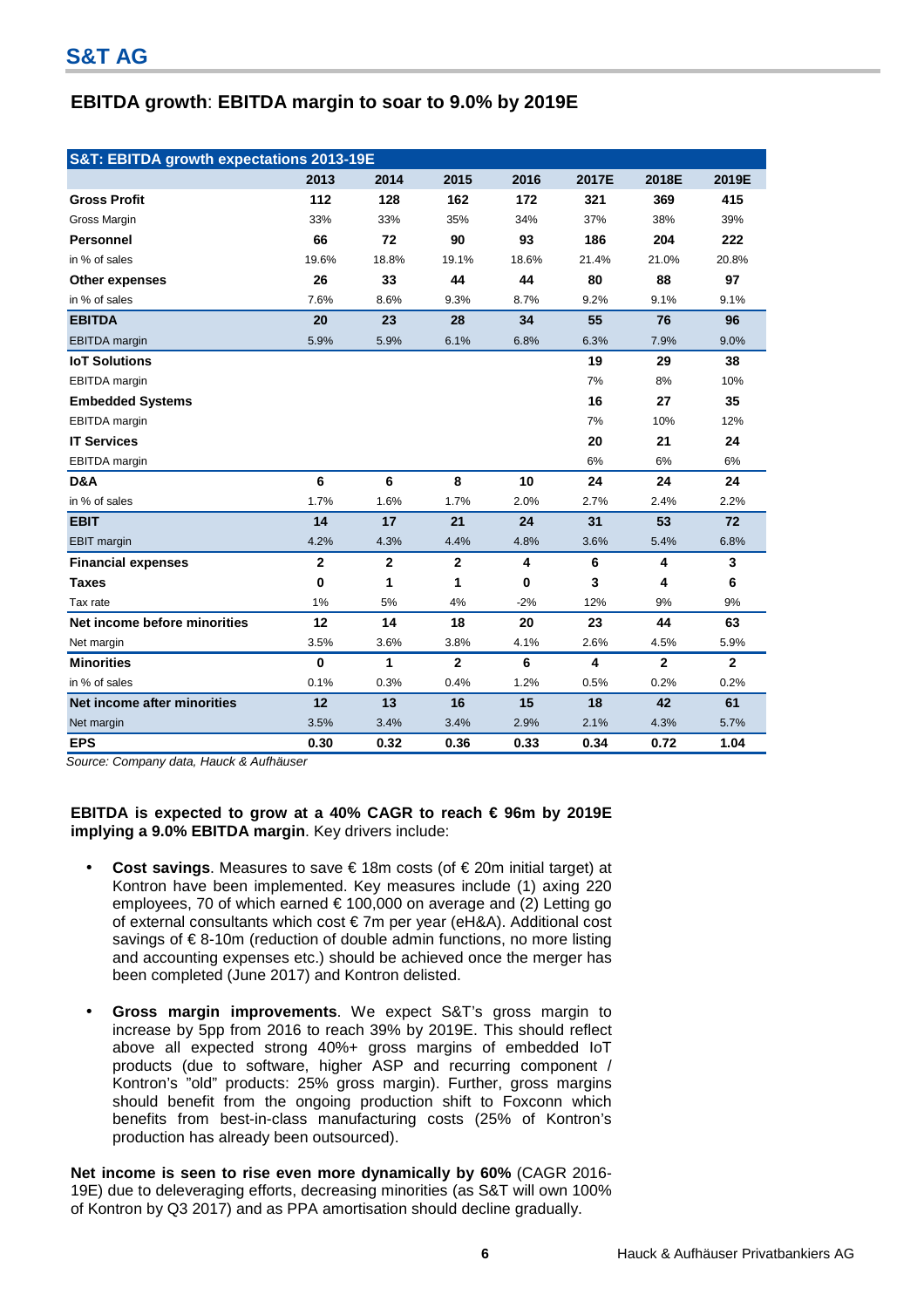Our EPS estimates already account for a **fully diluted 59m share count** following the 100% merger with Kontron.

### **Kontron: Turnaround achieved**

Importantly, **S&T is fully on track to turn Kontron around as evidenced by Q1'17 results**: In the first quarter of the year, Kontron returned to EBIT profitability (€ 2m) and reported a substantial gross margin improvement (+3pp yoy to 30%).

**This should comfort investors** who have largely been concerned that Kontron may present too much of a challenge to S&T: Note that prior to S&T's involvement, Kontron was too strongly focused on embedded hardware while lacking software know-how. This contributed to its deteriorating margin profile and lacklustre growth in light of tough competition.



**Kontron: Significant EBIT and gross margin improvement in Q1'17**

The Q1 rebound in the gross margin and EBIT profitability reflect that turnaround measures are taking effect. This includes:

- **Deep restructuring measures** implemented by S&T's CEO Niederhauser starting in December 2016. This comprised letting go of external consultants as well as cutting headcount in admin.
- **Positive sales mix effects** thanks to the rising share of embedded systems software as well as efficiency gains as Foxconn is increasingly taking care of hardware production.

**We expect Kontron's healthy operating performance to continue in Q2**. EBIT is seen to remain in positive territory and  $-$  even more importantly  $-$ Kontron's book-to-bill is expected to surge back above 1.0x (i.e. signalling expansion / first time since Q2 16) as new IoT upgrade kits stimulate demand.

Importantly, one-off costs have been finalized in 2016 – **there will be no additional restructuring burdens in 2017**.

Source: Company data, Hauck & Aufhäuser. Note: The gross margin in Q4'16 was negative due to write-offs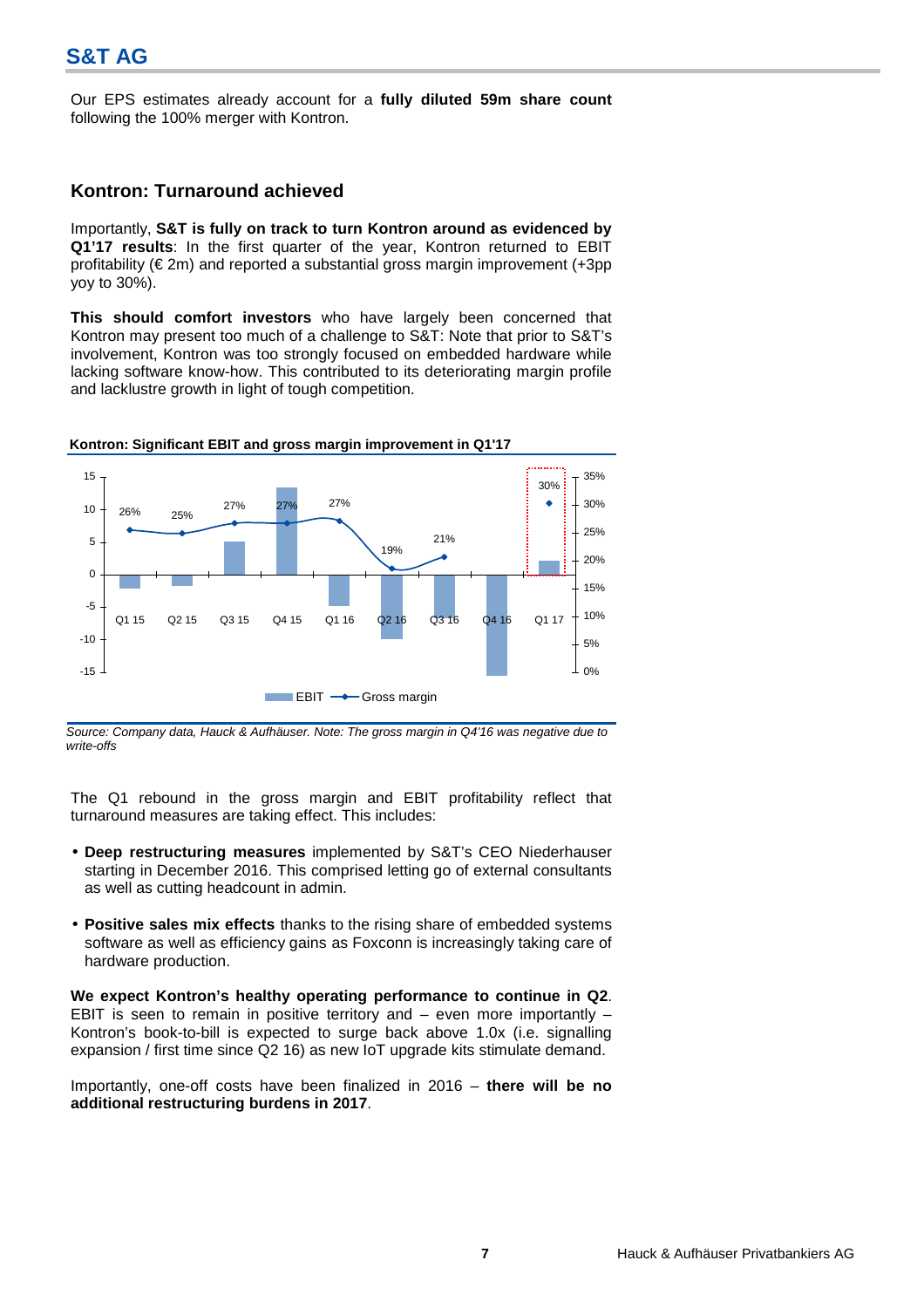# **Valuation**

### **Our adjusted Free Cash Flow Yield model results in a price target of € 18.50**.

We consider it justified to look at 2019E for valuation purposes as cost and growth synergies from the merger with Kontron and co-operation with Foxconn should in part only be realized in that year. However, upside to the current share price can be found already in 2018E (fair value: € 13.90) underpinning the current undemanding valuation.

| FCF yield, year end Dec. 31          |       | 2015    | 2016    | 2017E   | 2018E   | 2019E   |
|--------------------------------------|-------|---------|---------|---------|---------|---------|
| <b>EBITDA</b>                        |       | 28.4    | 34.4    | 55.0    | 76.4    | 96.2    |
| - Maintenance capex                  |       | 5.2     | 7.6     | 12.0    | 12.5    | 13.0    |
| - Minorities                         |       | 1.8     | 5.8     | 4.2     | 2.0     | 2.2     |
| - tax expenses                       |       | 0.8     | $-0.3$  | 3.1     | 4.4     | 6.3     |
| + other                              |       | 0.0     | 0.0     | 0.0     | 0.0     | 0.0     |
| = Adjusted Free Cash Flow            |       | 20.5    | 21.3    | 35.7    | 57.5    | 74.7    |
| <b>Actual Market Cap</b>             |       | 539.6   | 601.3   | 734.5   | 734.5   | 734.5   |
| + Net debt (cash)                    |       | $-9.4$  | $-32.0$ | $-31.4$ | $-52.0$ | $-89.8$ |
| + Pension provisions                 |       | 2.5     | 11.6    | 11.7    | 11.8    | 12.0    |
| + Off balance sheet financing        |       | 0.0     | 0.0     | 0.0     | 0.0     | 0.0     |
| + Adjustments prepayments            |       | 0.0     | 0.0     | 0.0     | 0.0     | 0.0     |
| - Financial assets                   |       | $-3.1$  | $-12.1$ | $-3.1$  | $-3.1$  | $-3.1$  |
| - Dividend payment                   |       | $-3.1$  | $-3.5$  | $-4.8$  | $-6.5$  | $-7.1$  |
| <b>EV Reconciliations</b>            |       | $-13.0$ | $-35.9$ | $-27.6$ | $-49.8$ | $-88.0$ |
| = Actual EV'                         |       | 526.6   | 565.4   | 706.9   | 684.7   | 646.4   |
| <b>Adjusted Free Cash Flow yield</b> |       | 3.9%    | 3.8%    | 5.1%    | 8.4%    | 11.6%   |
| <b>Sales</b>                         |       | 468.2   | 503.7   | 870.0   | 971.9   | 1069.1  |
| <b>Actual EV/sales</b>               |       | 1.1x    | 1.1x    | 0.8x    | 0.7x    | 0.6x    |
| Hurdle rate                          |       | 7.5%    | 7.5%    | 7.5%    | 7.5%    | 7.5%    |
| FCF margin                           |       | 4.4%    | 4.2%    | 4.1%    | 5.9%    | 7.0%    |
| Fair EV/sales                        |       | 0.6x    | 0.6x    | 0.6x    | 0.8x    | 0.9x    |
| <b>Fair EV</b>                       |       | 275.3   | 285.9   | 479.4   | 771.6   | 1,002.3 |
| - EV Reconciliations                 |       | $-13.0$ | $-35.9$ | $-27.6$ | $-49.8$ | $-88.0$ |
| <b>Fair Market Cap</b>               |       | 288.3   | 321.8   | 507.0   | 821.3   | 1,090.3 |
| No. of shares (million)              |       | 43.3    | 48.2    | 58.9    | 58.9    | 58.9    |
| Fair value per share                 |       | 6.7     | 6.7     | 8.6     | 13.9    | 18.5    |
| Premium (-) / discount (+) in %      |       | $-47%$  | $-46%$  | $-31%$  | 12%     | 48%     |
| Sensitivity analysis fair value      |       |         |         |         |         |         |
|                                      | 7.5%  | 6.7     | 6.7     | 8.6     | 13.9    | 18.5    |
| <b>Hurdle rate</b>                   | 10.0% | 5.1     | 5.2     | 6.6     | 10.7    | 14.2    |
|                                      | 12.5% | 4.1     | 4.3     | 5.3     | 8.7     | 11.7    |
|                                      | 15.0% | 3.5     | 3.7     | 4.5     | 7.4     | 10.0    |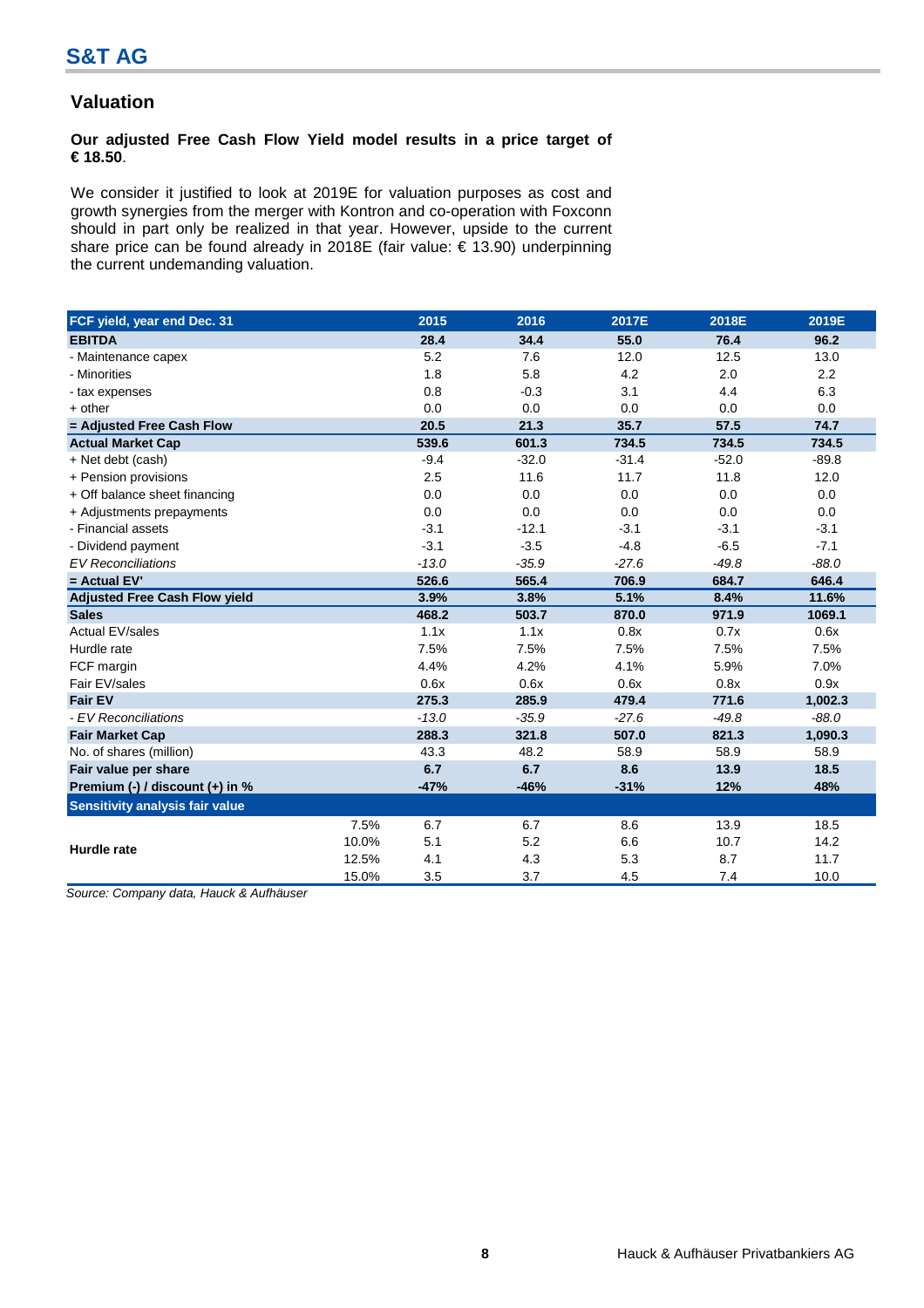### **News flow**

**Theme should remain very supportive for the investment case**. Key news flow items to keep an eye on:

- **Possible FY guidance upgrade**. S&T has generated almost 25% of its FY EBITDA guidance ("above  $\epsilon$  50m") already in Q1. This is a strong result as typically Q1 accounts for less than 20% of FY EBITDA given that especially the service business is back-end loaded. At the same time, the H2 bottomline performance should get a boost from an additional  $\epsilon$  8m cost savings (annualised) following the merger with Kontron. Accordingly, **the FY guidance looks too conservative**: We expect FY'17E EBITDA of € 55m which is some 10% above guidance.
- **Further operational improvements at Kontron expected**. Kontron reported healthy Q1 results showing a return to EBIT profitability ( $\epsilon$  2m EBIT) thanks to cost savings as well as a more favourable sales mix (i.e. more software) boosting the gross margin (+3pp yoy to 30%). We expect Q2 to be another quarter of solid profitability. Even more importantly, **the bookto-bill should climb back above 1.0x** reflecting first success of S&T's new Internet of Things strategy and a strengthened focus on R&D.



**Kontron: Book-to-Bill to show first success of new strategy in Q2**

- **Kontron merger expected to go through on June 19**. Kontron shareholders will vote on the merger at the annual general meeting on June 19 (75% approval needed). We expect the merger to go through as: (1) S&T already controls some 36% of Kontron's outstanding shares directly and should have secured approval by some major Kontron shareholders; (2) No more than 70% of Kontron shareholders are even expected to attend the meeting; (3) S&T will offer an attractive premium to Kontron's current share price (see appendix).
- **Additional cost synergy potential after merger**. Importantly, once the merger is completed in June 2017 S&T should have access to an additional € 8-10m cost synergies as it can get rid of e.g. double functions in admin as well as listing and accounting expenses.
- **Take-over a possible exit option**. Note that Foxconn owns c. 24% of S&T. In our view, the Chinese company is likely interested in fully acquiring S&T as part of its strategy to become the global leader for embedded computers. However, Mr. Niederhauser's veto should have so far prevented a full takeover: Foxconn holds S&T's CEO in high esteem and Mr.Niederhauser is in our view eager to prove that he can turn Kontron around and strongly grow the combined business. Once this is accomplished in two to three years **we consider it very likely that Foxconn will fully snap up S&T**.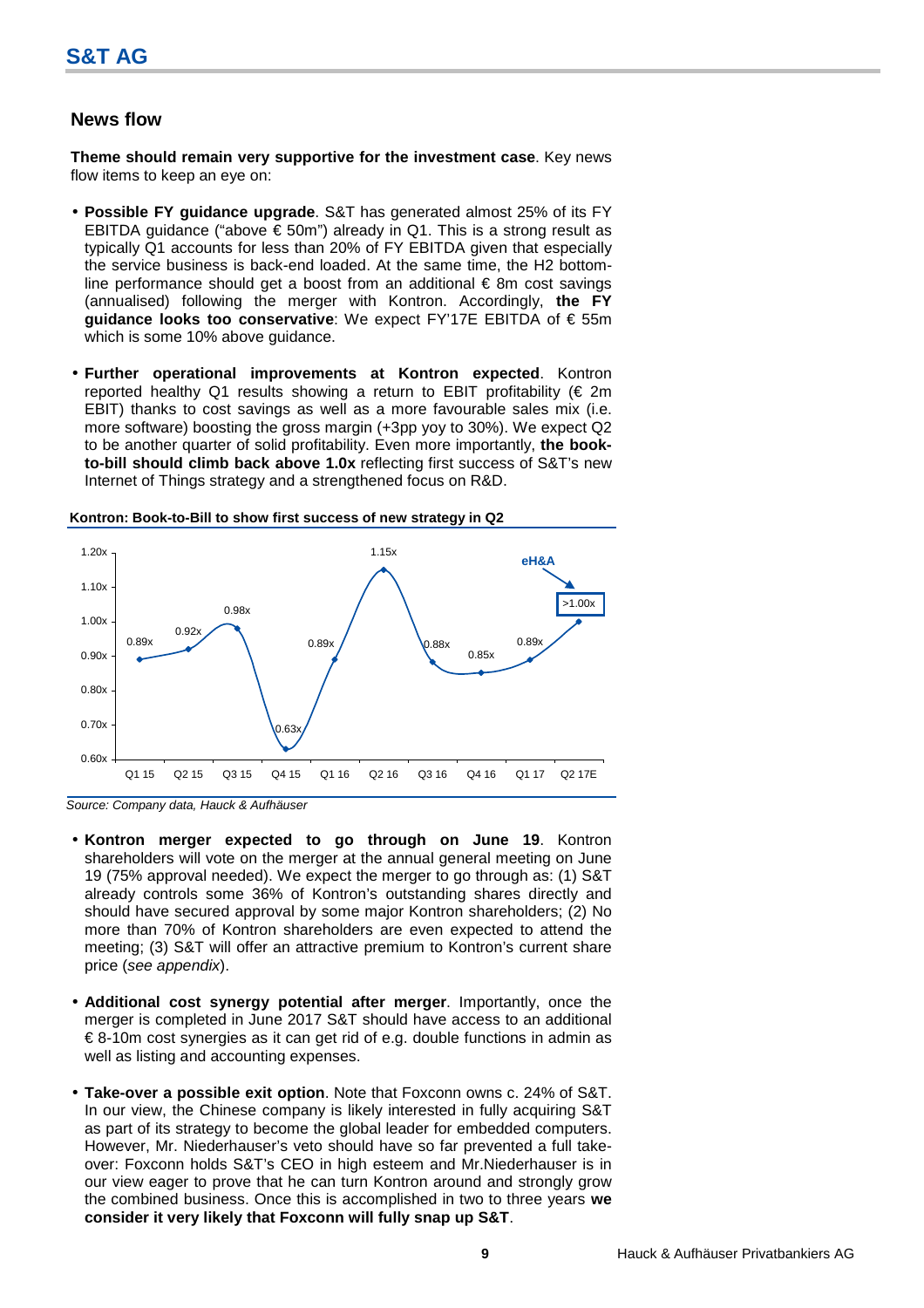# **Appendix I: A detailed look at the Kontron transaction**

- Kontron shareholders will vote on the merger at the annual general meeting on June 19. A 75% approval is needed for the merger to go through. If approval is secured, **S&T will own 100% of Kontron**.
- Kontron shareholders have two options. (1) **All cash** Shareholders can pocket € 3.11 per Kontron share. (2) **Shares plus cash** – Shareholders can opt to receive 0.26 S&T shares plus a cash compensation of  $\epsilon$  0.04 per Kontron share. The latter deal is more attractive reflecting a 6% premium to Kontron's current share price (assumption: S&T share price of  $\epsilon$  12.70). Hence, **we expect every shareholder to pick option two**.
- If everyone picks option two, S&T will need to issue roughly 10m new shares to pay off existing Kontron shareholders. **Total outstanding S&T shares will then amount to c**. **59m**. S&T will own 100% of Kontron.

### **Roadmap S&T – Kontron transaction**



- 
- **A S&T acquired 29.9% in Kontron F Foxconn supports S&T / Kontron in operations**
- **B** Foxconn subscribed to a 10% capital increase in S&T **G** S&T supports Kontron with a 10% capital raise
- **C S&T took control of Kontron (supervisory and management board) H Full merger of S&T and Kontron**
- **D Start of full consolidation of Kontron**
- **E Foxconn acquired 19.3% in S&T from shareholder Grosso**

Source: Company data, Hauck & Aufhäuser

# **Appendix II: Glossary**

- **Embedded Computers**. These are miniaturised "electronic brains" embedded into various devices to perform specific functions. Applications may include digital cameras, the computer of an airplane or the radar system of a submarine.
- **Internet of Things**. Machines (e.g. consumer or capital goods) are increasingly being connected to the internet to improve production efficiency, control quality, etc. For instance, while few welding robots in the global installed base are internet-ready, almost every new welding robot sold today has an IP-address.
- **Security Appliances**. A module combining hardware (e.g. Intel CPUs) with software (e.g. Microsoft Threat Management Gateway) to protect networks from unauthorized access by third parties. For instance, a network of IP-based welding robots worth >€ 10m will need a security module worth € 3,000 to fend off cyber attacks.
- **Smart Energy Appliances**. S&T offers control software, smart energy meters and the communication protocol needed to implement intelligent energy grids which improve energy consumption.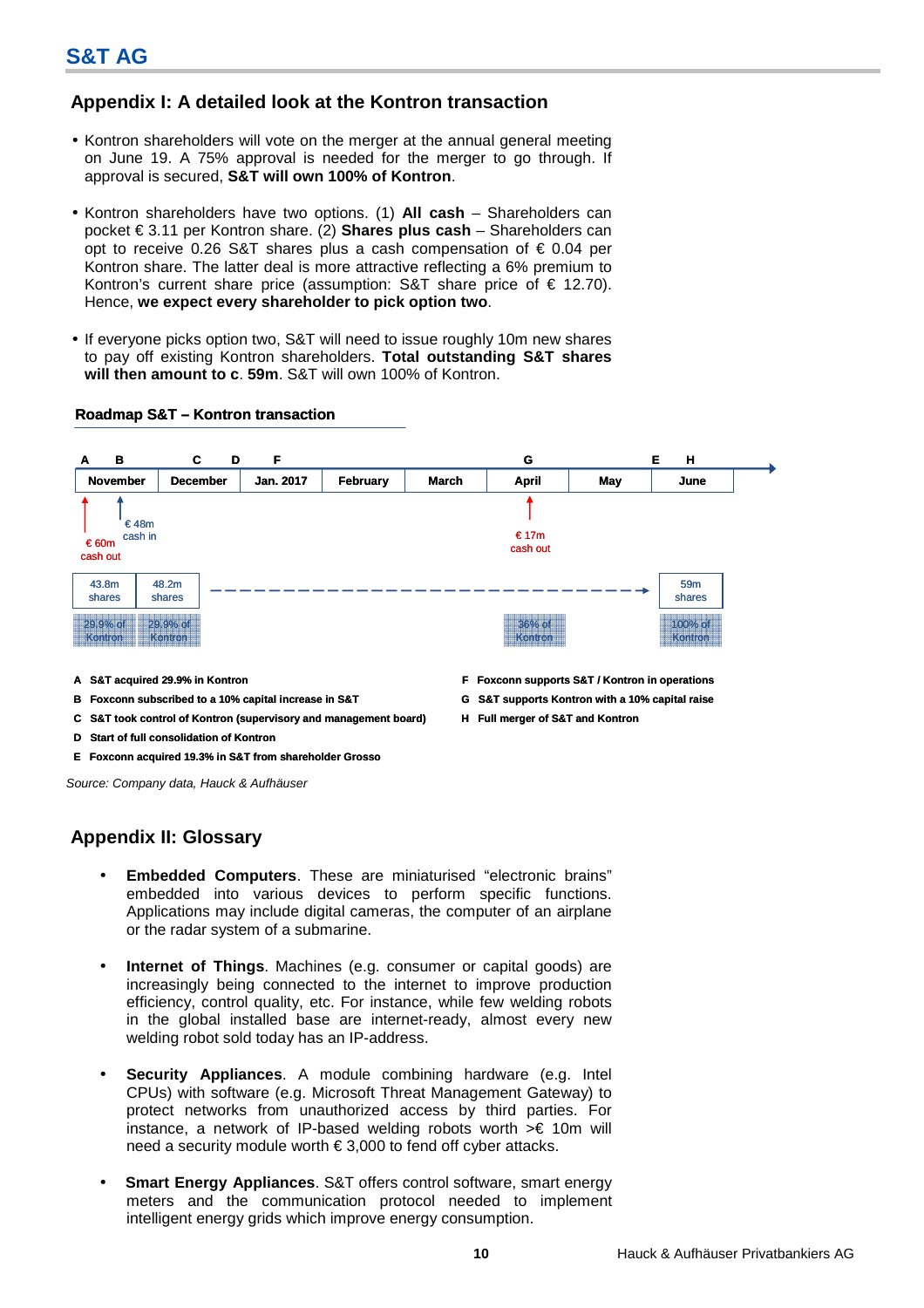# **Financials**

| Profit and loss (EUR m)                                 | 2013    | 2014   | 2015   | 2016   | 2017E  | 2018E  | 2019E   |
|---------------------------------------------------------|---------|--------|--------|--------|--------|--------|---------|
| <b>Net sales</b>                                        | 337.9   | 385.5  | 468.2  | 503.7  | 870.0  | 971.9  | 1,069.1 |
| Sales growth                                            | $-0.5%$ | 14.1%  | 21.4%  | 7.6%   | 72.7%  | 11.7%  | 10.0%   |
| Increase/decrease in finished goods and work-in-process | 0.9     | 1.2    | 2.7    | 2.8    | 3.0    | 3.0    | 3.0     |
| <b>Total sales</b>                                      | 338.8   | 386.8  | 470.9  | 506.5  | 873.0  | 974.9  | 1,072.1 |
| Other operating income                                  | 6.7     | 5.0    | 6.3    | 6.1    | 6.5    | 6.5    | 6.5     |
| Material expenses                                       | 226.7   | 258.3  | 309.3  | 334.8  | 551.6  | 606.0  | 657.0   |
| Personnel expenses                                      | 66.2    | 72.4   | 89.5   | 93.5   | 186.3  | 204.4  | 222.0   |
| Other operating expenses                                | 32.5    | 38.2   | 50.0   | 50.0   | 86.6   | 94.6   | 103.4   |
| Total operating expenses                                | 318.7   | 363.9  | 442.6  | 472.1  | 818.0  | 898.5  | 975.9   |
| <b>EBITDA</b>                                           | 20.1    | 22.9   | 28.4   | 34.4   | 55.0   | 76.4   | 96.2    |
| Depreciation                                            | 2.3     | 2.2    | 7.7    | 10.3   | 8.3    | 8.5    | 8.5     |
| <b>EBITA</b>                                            | 17.8    | 20.7   | 20.6   | 24.1   | 46.7   | 67.9   | 87.7    |
| Amortisation of goodwill                                | 0.0     | 0.0    | 0.0    | 0.0    | 0.0    | 0.0    | 0.0     |
| Amortisation of intangible assets                       | 3.5     | 4.1    | 0.0    | 0.0    | 15.5   | 15.1   | 15.5    |
| Impairment charges                                      | 0.0     | 0.0    | 0.0    | 0.0    | 0.0    | 0.0    | 0.0     |
| <b>EBIT</b>                                             | 14.3    | 16.6   | 20.6   | 24.1   | 31.2   | 52.8   | 72.2    |
| Interest income                                         | 0.5     | 1.6    | 0.3    | 0.3    | 0.4    | 0.3    | 0.4     |
| Interest expenses                                       | 2.7     | 3.2    | 3.0    | 4.4    | 5.8    | 4.6    | 2.9     |
| Other financial result                                  | 0.0     | $-0.3$ | 0.5    | 0.0    | $-0.1$ | 0.0    | 0.0     |
| <b>Financial result</b>                                 | $-2.2$  | $-1.8$ | $-2.2$ | $-4.0$ | $-5.5$ | $-4.2$ | $-2.6$  |
| Recurring pretax income from continuing operations      | 12.1    | 14.8   | 18.4   | 20.1   | 25.7   | 48.6   | 69.6    |
| Extraordinary income/loss                               | 0.0     | 0.0    | 0.0    | 0.0    | 0.0    | 0.0    | 0.0     |
| <b>Earnings before taxes</b>                            | 12.1    | 14.8   | 18.4   | 20.1   | 25.7   | 48.6   | 69.6    |
| Taxes                                                   | 0.1     | 0.8    | 0.8    | $-0.3$ | 3.1    | 4.4    | 6.3     |
| Net income from continuing operations                   | 11.9    | 14.0   | 17.6   | 20.4   | 22.6   | 44.2   | 63.3    |
| Result from discontinued operations (net of tax)        | 0.0     | 0.0    | 0.0    | 0.0    | 0.0    | 0.0    | 0.0     |
| <b>Net income</b>                                       | 11.9    | 14.0   | 17.6   | 20.4   | 22.6   | 44.2   | 63.3    |
| Minority interest                                       | 0.2     | 1.0    | 1.8    | 5.8    | 4.2    | 2.0    | 2.2     |
| Net income (net of minority interest)                   | 11.7    | 13.0   | 15.8   | 14.6   | 18.4   | 42.1   | 61.1    |
| Average number of shares                                | 39.2    | 41.2   | 43.5   | 44.2   | 54.1   | 58.9   | 58.9    |
| <b>EPS</b> reported                                     | 0.30    | 0.32   | 0.36   | 0.33   | 0.34   | 0.72   | 1.04    |

| Profit and loss (common size)                           | 2013    | 2014    | 2015    | 2016    | 2017E   | 2018E    | 2019E   |
|---------------------------------------------------------|---------|---------|---------|---------|---------|----------|---------|
| <b>Net sales</b>                                        | 100.0%  | 100.0%  | 100.0%  | 100.0%  | 100.0%  | 100.0%   | 100.0%  |
| Increase/decrease in finished goods and work-in-process | 0.3%    | 0.3%    | 0.6%    | 0.6%    | 0.3%    | 0.3%     | 0.3%    |
| <b>Total sales</b>                                      | 100.3%  | 100.3%  | 100.6%  | 100.6%  | 100.3%  | 100.3%   | 100.3%  |
| Other operating income                                  | 2.0%    | 1.3%    | 1.3%    | 1.2%    | 0.7%    | 0.7%     | 0.6%    |
| Material expenses                                       | 67.1%   | 67.0%   | 66.1%   | 66.5%   | 63.4%   | 62.4%    | 61.5%   |
| Personnel expenses                                      | 19.6%   | 18.8%   | 19.1 %  | 18.6%   | 21.4%   | 21.0%    | 20.8%   |
| Other operating expenses                                | 9.6%    | 9.9%    | 10.7%   | 9.9%    | 10.0%   | 9.7%     | 9.7%    |
| Total operating expenses                                | 94.3%   | 94.4%   | 94.5%   | 93.7%   | 94.0%   | 92.4%    | 91.3%   |
| <b>EBITDA</b>                                           | 5.9%    | 5.9%    | 6.1%    | 6.8%    | 6.3%    | 7.9%     | 9.0%    |
| Depreciation                                            | 0.7%    | 0.6%    | 1.7%    | 2.0%    | 1.0%    | 0.9%     | 0.8%    |
| <b>EBITA</b>                                            | 5.3%    | 5.4%    | 4.4 %   | 4.8%    | 5.4%    | 7.0%     | 8.2%    |
| Amortisation of goodwill                                | 0.0%    | 0.0%    | 0.0%    | 0.0%    | 0.0%    | $0.0 \%$ | 0.0%    |
| Amortisation of intangible assets                       | 1.0%    | 1.1%    | 0.0%    | 0.0%    | 1.8%    | 1.6%     | 1.4%    |
| Impairment charges                                      | 0.0%    | 0.0%    | 0.0%    | 0.0%    | 0.0%    | 0.0%     | 0.0%    |
| <b>EBIT</b>                                             | 4.2%    | 4.3%    | 4.4 %   | 4.8%    | 3.6%    | 5.4%     | 6.8%    |
| Interest income                                         | 0.1%    | 0.4%    | 0.1%    | 0.1%    | 0.0%    | 0.0%     | 0.0%    |
| Interest expenses                                       | 0.8%    | 0.8%    | 0.6%    | 0.9%    | 0.7%    | 0.5%     | 0.3%    |
| Other financial result                                  | 0.0%    | $-0.1%$ | 0.1%    | 0.0%    | 0.0%    | $0.0 \%$ | 0.0%    |
| <b>Financial result</b>                                 | $-0.7%$ | $-0.5%$ | $-0.5%$ | $-0.8%$ | $-0.6%$ | $-0.4%$  | $-0.2%$ |
| Recurring pretax income from continuing operations      | 3.6%    | 3.8%    | 3.9%    | 4.0%    | 3.0%    | 5.0%     | 6.5%    |
| Extraordinary income/loss                               | 0.0%    | 0.0%    | 0.0%    | 0.0%    | 0.0%    | 0.0%     | 0.0%    |
| <b>Earnings before taxes</b>                            | 3.6%    | 3.8%    | 3.9%    | 4.0%    | 3.0%    | 5.0%     | 6.5%    |
| Tax rate                                                | 1.1%    | 5.2%    | 4.3%    | $-1.6%$ | 12.0%   | 9.0%     | 9.0%    |
| Net income from continuing operations                   | 3.5%    | 3.6%    | 3.8%    | 4.1 %   | 2.6%    | 4.5%     | 5.9%    |
| Income from discontinued operations (net of tax)        | 0.0%    | 0.0%    | 0.0%    | 0.0%    | 0.0%    | 0.0%     | 0.0%    |
| <b>Net income</b>                                       | 3.5%    | 3.6%    | 3.8%    | 4.1 %   | 2.6%    | 4.5%     | 5.9%    |
| Minority interest                                       | 0.1%    | 0.3%    | 0.4%    | 1.2%    | 0.5%    | 0.2%     | 0.2%    |
| Net income (net of minority interest)                   | 3.5%    | 3.4%    | 3.4%    | 2.9%    | 2.1%    | 4.3%     | 5.7%    |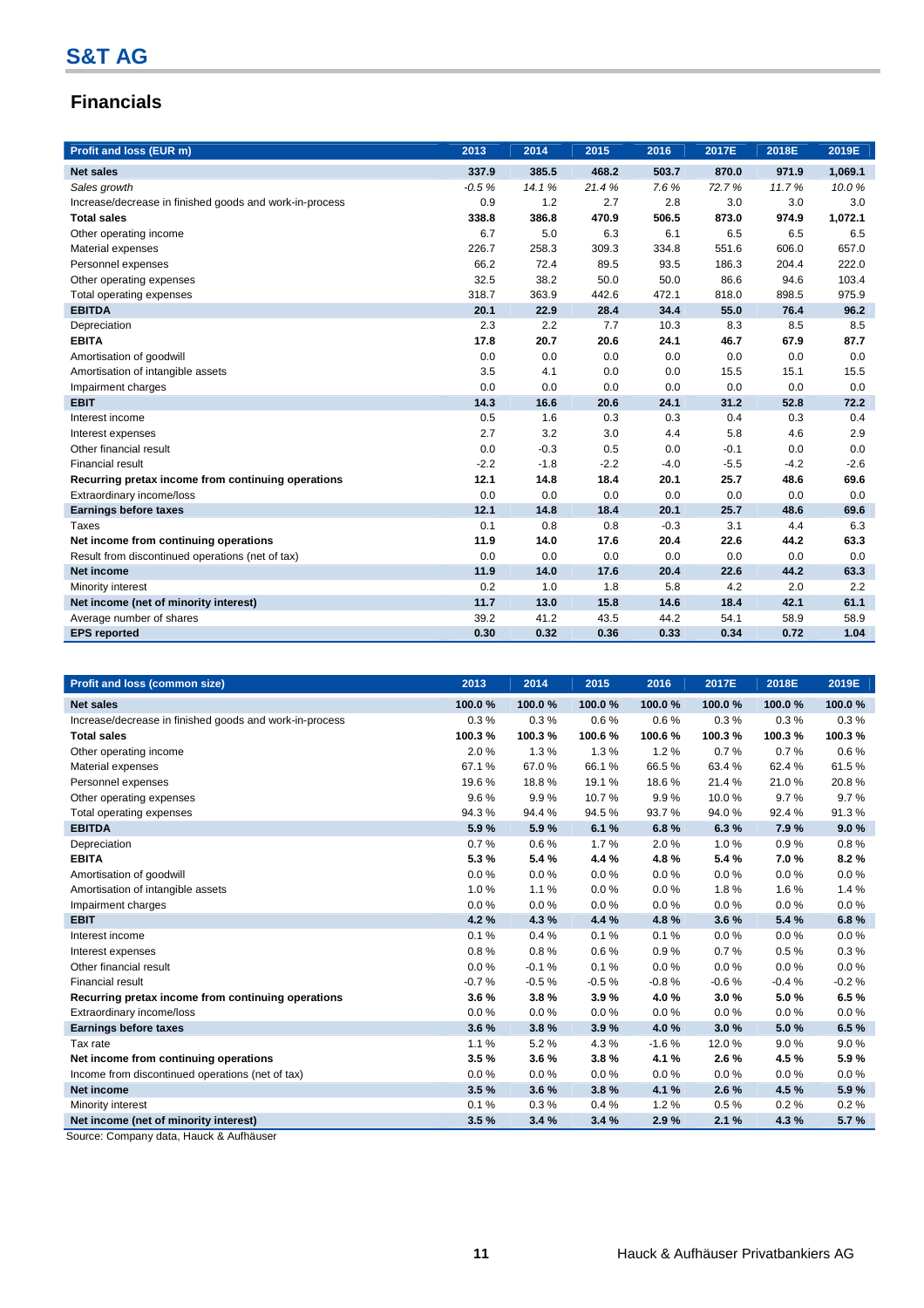| <b>Balance sheet (EUR m)</b>                              | 2013  | 2014  | 2015  | 2016  | 2017E | 2018E | 2019E |
|-----------------------------------------------------------|-------|-------|-------|-------|-------|-------|-------|
| Intangible assets                                         | 44.8  | 57.1  | 72.8  | 183.2 | 363.9 | 368.2 | 374.1 |
| Property, plant and equipment                             | 9.0   | 11.4  | 15.2  | 27.5  | 24.4  | 21.3  | 18.7  |
| <b>Financial assets</b>                                   | 2.8   | 3.8   | 3.1   | 12.1  | 3.1   | 3.1   | 3.1   |
| <b>FIXED ASSETS</b>                                       | 56.5  | 72.3  | 91.0  | 222.8 | 391.4 | 392.6 | 395.8 |
| Inventories                                               | 22.7  | 30.0  | 28.7  | 84.9  | 87.0  | 97.2  | 106.9 |
| Accounts receivable                                       | 71.6  | 95.7  | 86.4  | 168.6 | 190.7 | 213.0 | 234.3 |
| Other current assets                                      | 15.2  | 22.0  | 36.7  | 41.5  | 42.5  | 43.6  | 44.7  |
| Liquid assets                                             | 42.9  | 39.5  | 60.3  | 125.6 | 124.6 | 107.0 | 129.8 |
| Deferred taxes                                            | 11.1  | 13.6  | 15.9  | 25.4  | 25.4  | 25.4  | 25.4  |
| Deferred charges and prepaid expenses                     | 0.0   | 0.0   | 0.0   | 0.0   | 0.0   | 0.0   | 0.0   |
| <b>CURRENT ASSETS</b>                                     | 163.6 | 200.8 | 228.0 | 445.9 | 470.2 | 486.2 | 541.1 |
| <b>TOTAL ASSETS</b>                                       | 220.1 | 273.1 | 319.1 | 668.7 | 861.5 | 878.8 | 936.9 |
| <b>SHAREHOLDERS EQUITY</b>                                | 69.2  | 86.9  | 99.8  | 154.0 | 419.9 | 453.0 | 504.6 |
| <b>MINORITY INTEREST</b>                                  | 2.1   | 2.8   | 2.4   | 87.0  | 2.5   | 2.5   | 2.5   |
| Long-term debt                                            | 23.9  | 26.1  | 28.1  | 74.2  | 74.2  | 40.0  | 25.0  |
| Provisions for pensions and similar obligations           | 2.9   | 2.3   | 2.5   | 11.6  | 11.7  | 11.8  | 12.0  |
| Other provisions                                          | 3.9   | 4.6   | 6.0   | 39.1  | 40.3  | 41.5  | 42.7  |
| <b>Non-current liabilities</b>                            | 30.7  | 33.0  | 36.5  | 124.8 | 126.1 | 93.3  | 79.7  |
| short-term liabilities to banks                           | 28.4  | 14.8  | 22.9  | 19.5  | 19.0  | 15.0  | 15.0  |
| Accounts payable                                          | 46.6  | 74.2  | 70.1  | 134.3 | 140.6 | 157.1 | 172.8 |
| Advance payments received on orders                       | 0.0   | 0.0   | 0.0   | 0.0   | 0.0   | 0.0   | 0.0   |
| Other liabilities (incl. from lease and rental contracts) | 41.8  | 59.9  | 85.9  | 143.7 | 148.0 | 152.4 | 157.0 |
| Deferred taxes                                            | 1.4   | 1.5   | 1.4   | 5.4   | 5.4   | 5.4   | 5.4   |
| Deferred income                                           | 0.0   | 0.0   | 0.0   | 0.0   | 0.0   | 0.0   | 0.0   |
| <b>Current liabilities</b>                                | 118.1 | 150.3 | 180.3 | 302.8 | 313.0 | 329.9 | 350.2 |
| <b>TOTAL LIABILITIES AND SHAREHOLDERS EQUITY</b>          | 220.1 | 273.1 | 319.1 | 668.7 | 861.5 | 878.8 | 936.9 |

| <b>Balance sheet (common size)</b>                        | 2013     | 2014     | 2015   | 2016   | 2017E  | 2018E  | 2019E  |
|-----------------------------------------------------------|----------|----------|--------|--------|--------|--------|--------|
| Intangible assets                                         | 20.3%    | 20.9%    | 22.8%  | 27.4 % | 42.2%  | 41.9%  | 39.9%  |
| Property, plant and equipment                             | 4.1%     | 4.2%     | 4.7%   | 4.1%   | 2.8%   | 2.4 %  | 2.0%   |
| <b>Financial assets</b>                                   | 1.3%     | 1.4%     | 1.0%   | 1.8%   | 0.4%   | 0.4%   | 0.3%   |
| <b>FIXED ASSETS</b>                                       | 25.7%    | 26.5 %   | 28.5 % | 33.3 % | 45.4%  | 44.7%  | 42.2%  |
| Inventories                                               | 10.3%    | 11.0%    | 9.0%   | 12.7%  | 10.1%  | 11.1%  | 11.4%  |
| Accounts receivable                                       | 32.6%    | 35.0%    | 27.1 % | 25.2%  | 22.1%  | 24.2%  | 25.0%  |
| Other current assets                                      | 6.9%     | 8.1%     | 11.5 % | 6.2%   | 4.9%   | 5.0%   | 4.8%   |
| Liquid assets                                             | 19.5%    | 14.5%    | 18.9%  | 18.8%  | 14.5%  | 12.2%  | 13.9%  |
| Deferred taxes                                            | 5.1%     | 5.0%     | 5.0%   | 3.8%   | 2.9%   | 2.9%   | 2.7%   |
| Deferred charges and prepaid expenses                     | $0.0 \%$ | $0.0\%$  | 0.0%   | 0.0%   | 0.0%   | 0.0%   | 0.0%   |
| <b>CURRENT ASSETS</b>                                     | 74.3%    | 73.5%    | 71.5%  | 66.7%  | 54.6%  | 55.3%  | 57.8%  |
| <b>TOTAL ASSETS</b>                                       | 100.0%   | 100.0%   | 100.0% | 100.0% | 100.0% | 100.0% | 100.0% |
| <b>SHAREHOLDERS EQUITY</b>                                | 31.4%    | 31.8%    | 31.3%  | 23.0%  | 48.7%  | 51.6%  | 53.9%  |
| <b>MINORITY INTEREST</b>                                  | 0.9%     | 1.0%     | 0.8%   | 13.0%  | 0.3%   | 0.3%   | 0.3%   |
| Long-term debt                                            | 10.9%    | 9.6%     | 8.8%   | 11.1%  | 8.6%   | 4.6%   | 2.7%   |
| Provisions for pensions and similar obligations           | 1.3%     | 0.8%     | 0.8%   | 1.7%   | 1.4%   | 1.3%   | 1.3%   |
| Other provisions                                          | 1.8%     | 1.7%     | 1.9%   | 5.8%   | 4.7%   | 4.7%   | 4.6%   |
| <b>Non-current liabilities</b>                            | 14.0%    | 12.1 %   | 11.5 % | 18.7%  | 14.6%  | 10.6%  | 8.5%   |
| short-term liabilities to banks                           | 12.9%    | 5.4 %    | 7.2%   | 2.9%   | 2.2%   | 1.7%   | 1.6%   |
| Accounts payable                                          | 21.2%    | 27.2%    | 22.0%  | 20.1%  | 16.3%  | 17.9%  | 18.4%  |
| Advance payments received on orders                       | 0.0%     | 0.0%     | 0.0%   | 0.0%   | 0.0%   | 0.0%   | 0.0%   |
| Other liabilities (incl. from lease and rental contracts) | 19.0%    | 21.9%    | 26.9%  | 21.5%  | 17.2%  | 17.3%  | 16.8%  |
| Deferred taxes                                            | 0.6%     | 0.5%     | 0.5%   | 0.8%   | 0.6%   | 0.6%   | 0.6%   |
| Deferred income                                           | $0.0\%$  | $0.0 \%$ | 0.0%   | 0.0%   | 0.0%   | 0.0%   | 0.0%   |
| <b>Current liabilities</b>                                | 53.7%    | 55.1%    | 56.5%  | 45.3%  | 36.3%  | 37.5%  | 37.4 % |
| TOTAL LIABILITIES AND SHAREHOLDERS EQUITY                 | 100.0%   | 100.0%   | 100.0% | 100.0% | 100.0% | 100.0% | 100.0% |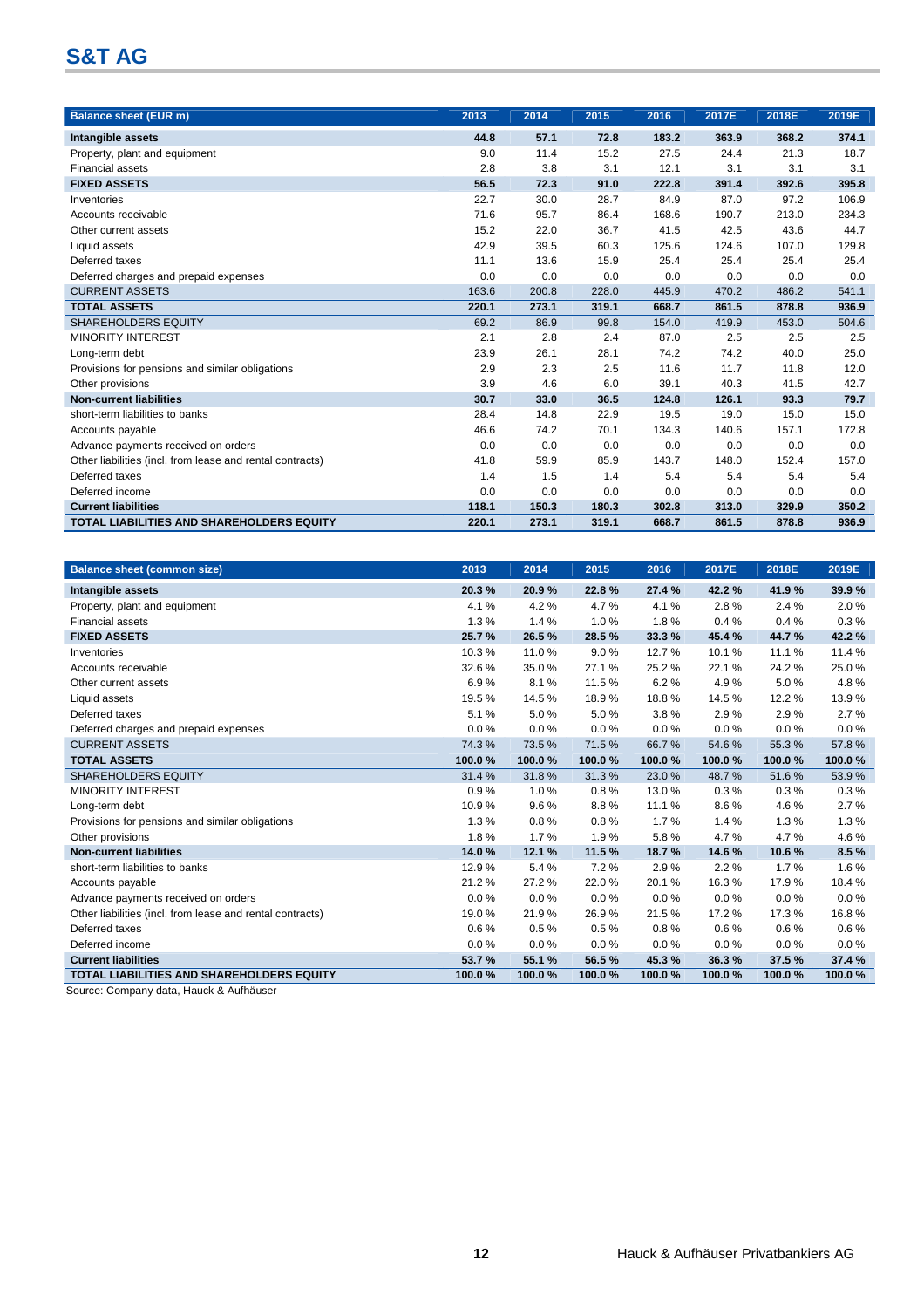| Cash flow statement (EUR m)                                              | 2013    | 2014    | 2015   | 2016    | 2017E   | 2018E   | 2019E   |
|--------------------------------------------------------------------------|---------|---------|--------|---------|---------|---------|---------|
| Net profit/loss                                                          | 11.9    | 14.0    | 17.6   | 20.4    | 22.6    | 44.2    | 63.3    |
| Depreciation of fixed assets (incl. leases)                              | 2.3     | 2.2     | 7.7    | 10.3    | 8.3     | 8.5     | 8.5     |
| Amortisation of goodwill                                                 | 0.0     | 0.0     | 0.0    | 0.0     | 0.0     | 0.0     | 0.0     |
| Amortisation of intangible assets                                        | 3.5     | 4.1     | 0.0    | 0.0     | 15.5    | 15.1    | 15.5    |
| Others                                                                   | $-10.6$ | 4.1     | $-5.2$ | $-1.9$  | 0.1     | 0.1     | 0.1     |
| Cash flow from operations before changes in w/c                          | 7.2     | 24.4    | 20.2   | 28.9    | 46.5    | 67.9    | 87.5    |
| Increase/decrease in inventory                                           | 0.7     | $-7.4$  | 1.3    | 9.3     | $-2.1$  | $-10.2$ | $-9.7$  |
| Increase/decrease in accounts receivable                                 | 10.3    | $-24.0$ | 9.2    | $-1.5$  | $-22.1$ | $-22.3$ | $-21.3$ |
| Increase/decrease in accounts payable                                    | $-7.1$  | 27.6    | $-4.1$ | 20.3    | 6.3     | 16.5    | 15.7    |
| Increase/decrease in other working capital positions                     | 0.0     | 0.0     | 0.0    | 4.4     | 0.0     | 0.0     | 0.0     |
| Increase/decrease in working capital                                     | 3.9     | $-3.8$  | 6.5    | 32.5    | $-17.9$ | $-16.1$ | $-15.3$ |
| Cash flow from operating activities                                      | 11.1    | 20.6    | 26.7   | 61.4    | 28.7    | 51.8    | 72.1    |
| <b>CAPEX</b>                                                             | 5.8     | 5.8     | 9.5    | 9.3     | 24.4    | 24.8    | 27.3    |
| Payments for acquisitions                                                | $-4.6$  | 5.5     | 0.4    | 59.2    | 0.0     | 0.0     | 0.0     |
| <b>Financial investments</b>                                             | 0.2     | 1.7     | 0.6    | 4.3     | 0.0     | 0.0     | 0.0     |
| Income from asset disposals                                              | 1.4     | 0.4     | 0.9    | $-0.9$  | 0.0     | 0.0     | 0.0     |
| Cash flow from investing activities                                      | 0.0     | $-12.6$ | $-9.6$ | $-73.6$ | $-24.4$ | $-24.8$ | $-27.3$ |
| Cash flow before financing                                               | 11.1    | 8.0     | 17.1   | $-12.2$ | 4.3     | 27.1    | 44.9    |
| Increase/decrease in debt position                                       | 1.9     | 3.1     | 6.1    | 39.8    | $-0.5$  | $-38.2$ | $-15.0$ |
| Purchase of own shares                                                   | 1.3     | 0.0     | 0.0    | 0.0     | 0.0     | 0.0     | 0.0     |
| Capital measures                                                         | $-0.1$  | 10.5    | 0.0    | 44.0    | 0.0     | 0.0     | 0.0     |
| Dividends paid                                                           | 0.0     | 2.4     | 3.1    | 3.5     | 4.8     | 6.5     | 7.1     |
| Others                                                                   | $-2.1$  | 1.3     | $-3.8$ | $-8.5$  | 0.0     | 0.0     | 0.0     |
| Effects of exchange rate changes on cash                                 | $-0.5$  | $-1.1$  | 0.5    | 0.0     | 0.0     | 0.0     | 0.0     |
| Cash flow from financing activities                                      | $-1.6$  | 12.5    | $-0.7$ | 71.8    | $-5.3$  | $-44.6$ | $-22.1$ |
| Increase/decrease in liquid assets                                       | 9.1     | 19.5    | 16.8   | 59.5    | $-1.0$  | $-17.6$ | 22.8    |
| Liquid assets at end of period<br>Course: Company data Hough 8 Aufhäuser | 42.9    | 39.5    | 60.3   | 125.6   | 124.6   | 107.0   | 129.8   |

Source: Company data, Hauck & Aufhäuser

| <b>Regional split (EUR m)</b> | 2013    | 2014    | 2015     | 2016    | 2017E   | 2018E | 2019E   |
|-------------------------------|---------|---------|----------|---------|---------|-------|---------|
| Domestic                      | 68.4    | 65.1    | 52.4     | 60.1    | 56.6    | 58.3  | 58.8    |
| yoy change                    | $-2.4%$ | $-4.8%$ | $-19.5%$ | 14.8%   | $-5.9%$ | 3.1%  | 0.8%    |
| <b>Rest of Europe</b>         | 269.6   | 320.5   | 184.3    | 166.3   | 243.6   | 272.1 | 299.3   |
| yoy change                    | 0.0%    | 18.9%   | $-42.5%$ | $-9.8%$ | 46.5%   | 11.7% | 10.0%   |
| <b>NAFTA</b>                  | n/a     | n/a     | n/a      | n/a     | n/a     | n/a   | n/a     |
| yoy change                    | n/a     | n/a     | n/a      | n/a     | n/a     | n/a   | n/a     |
| Asia Pacific                  | n/a     | n/a     | n/a      | n/a     | n/a     | n/a   | n/a     |
| yoy change                    | n/a     | n/a     | n/a      | n/a     | n/a     | n/a   | n/a     |
| Rest of world                 | n/a     | n/a     | 231.5    | 277.3   | 569.9   | 641.5 | 710.9   |
| yoy change                    | n/a     | n/a     | n/a      | 19.8%   | 105.5%  | 12.6% | 10.8%   |
| <b>TTL</b>                    | 337.9   | 385.5   | 468.2    | 503.7   | 870.0   | 971.9 | 1,069.1 |
| yoy change                    | $-0.5%$ | 14.1 %  | 21.4 %   | 7.6%    | 72.7%   | 11.7% | 10.0%   |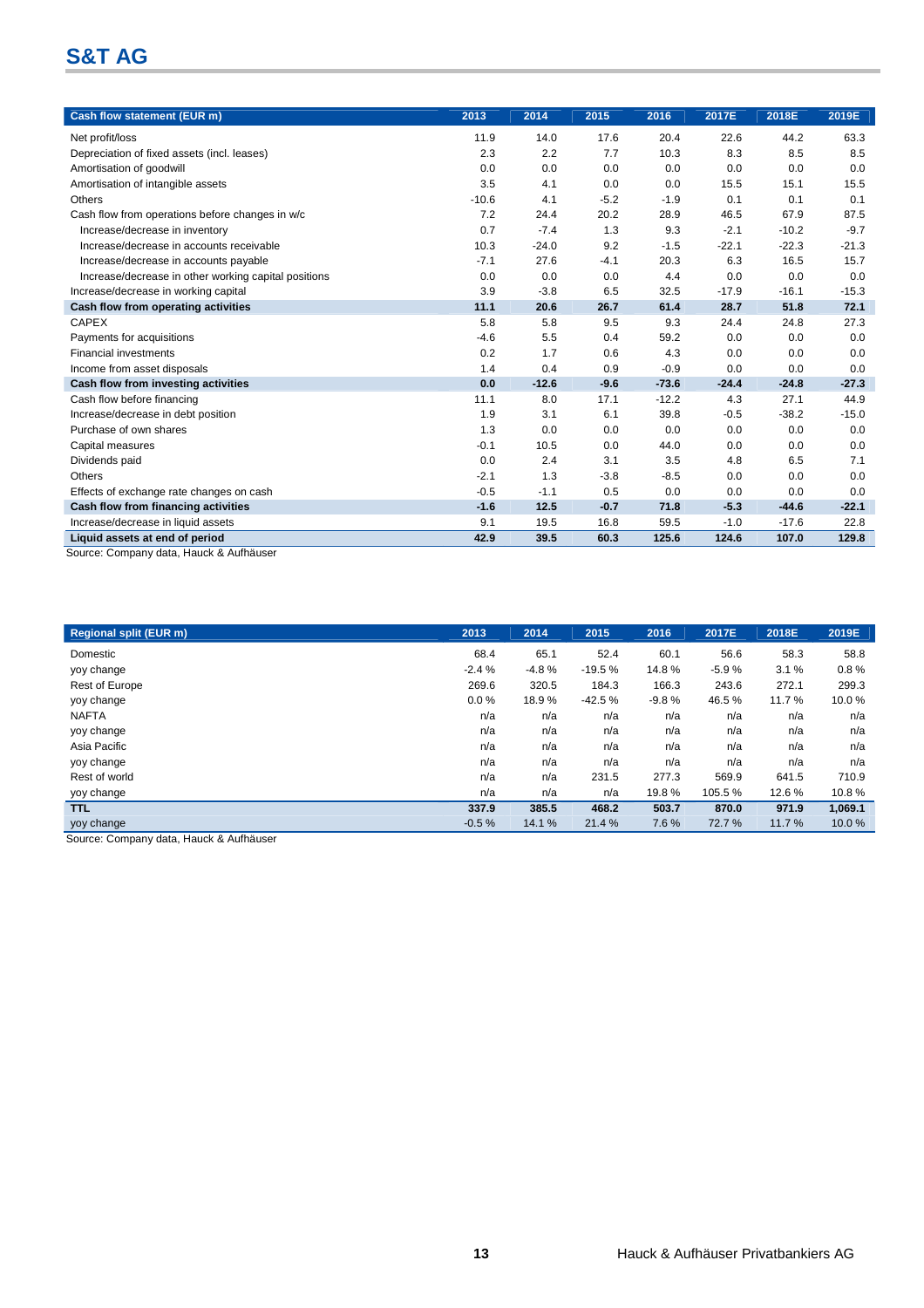| <b>Key ratios (EUR m)</b>            | 2013    | 2014    | 2015   | 2016    | 2017E   | 2018E   | 2019E   |
|--------------------------------------|---------|---------|--------|---------|---------|---------|---------|
|                                      |         |         |        |         |         |         |         |
| <b>P&amp;L growth analysis</b>       |         |         |        |         |         |         |         |
| Sales growth                         | $-0.5%$ | 14.1%   | 21.4%  | 7.6%    | 72.7%   | 11.7%   | 10.0%   |
| EBITDA growth                        | 21.3%   | 14.0%   | 23.9%  | 21.3%   | 60.0%   | 38.9%   | 25.9%   |
| EBIT growth                          | 28.2%   | 16.2%   | 24.1%  | 16.9%   | 29.4%   | 69.2%   | 36.7%   |
| EPS growth                           | 9.3%    | 5.4%    | 15.3%  | $-9.3%$ | 3.1%    | 110.4 % | 45.0%   |
| <b>Efficiency</b>                    |         |         |        |         |         |         |         |
| Total operating costs / sales        | 94.3%   | 94.4%   | 94.5%  | 93.7%   | 94.0%   | 92.4 %  | 91.3%   |
| Sales per employee                   | 211.9   | 203.5   | 209.9  | 223.6   | 301.9   | 276.3   | 300.9   |
| <b>EBITDA</b> per employee           | 12.6    | 12.1    | 12.7   | 15.3    | 19.1    | 21.7    | 27.1    |
| <b>Balance sheet analysis</b>        |         |         |        |         |         |         |         |
| Avg. working capital / sales         | 14.7%   | 12.9%   | 10.3%  | 16.3%   | 14.7%   | 14.9%   | 15.0%   |
| Inventory turnover (sales/inventory) | 14.9    | 12.8    | 16.3   | 5.9     | 10.0    | 10.0    | 10.0    |
| Trade debtors in days of sales       | 77.4    | 90.6    | 67.4   | 122.2   | 80.0    | 80.0    | 80.0    |
| A/P turnover [(A/P*365)/sales]       | 50.3    | 70.2    | 54.6   | 97.3    | 59.0    | 59.0    | 59.0    |
| Cash conversion cycle (days)         | 38.9    | 28.2    | 18.6   | 68.3    | 44.5    | 43.9    | 43.4    |
| <b>Cash flow analysis</b>            |         |         |        |         |         |         |         |
| Free cash flow                       | 5.3     | 14.8    | 17.2   | 52.1    | 4.3     | 27.1    | 44.9    |
| Free cash flow/sales                 | 1.6%    | 3.8%    | 3.7%   | 10.3%   | 0.5%    | 2.8%    | 4.2%    |
| FCF / net profit                     | 45.3%   | 114.1%  | 108.6% | 357.3%  | 23.3%   | 64.2%   | 73.5%   |
| Capex / depn                         | 103.4%  | 119.1 % | 130.9% | 131.5%  | 102.4 % | 105.0%  | 113.6%  |
| Capex / maintenance capex            | 78.4%   | 37.3%   | 44.8%  | 33.3%   | 43.5%   | 42.8%   | 45.2%   |
| Capex / sales                        | n/a     | n/a     | n/a    | n/a     | n/a     | n/a     | n/a     |
| <b>Security</b>                      |         |         |        |         |         |         |         |
| Net debt                             | 9.3     | 1.5     | $-9.4$ | $-32.0$ | $-31.4$ | $-52.0$ | $-89.8$ |
| Net Debt/EBITDA                      | 0.5     | 0.1     | 0.0    | 0.0     | 0.0     | 0.0     | 0.0     |
| Net debt / equity                    | 0.1     | 0.0     | $-0.1$ | $-0.2$  | $-0.1$  | $-0.1$  | $-0.2$  |
| Interest cover                       | 5.3     | 5.2     | 6.9    | 5.5     | 5.4     | 11.5    | 24.5    |
| Dividend payout ratio                | 20.1%   | 23.3%   | 21.9%  | 33.1 %  | 35.2%   | 16.8%   | 13.5%   |
| <b>Asset utilisation</b>             |         |         |        |         |         |         |         |
| Capital employed turnover            | 2.6     | 2.8     | 2.9    | 1.3     | 1.5     | 1.7     | 1.8     |
| Operating assets turnover            | 6.0     | 6.1     | 7.8    | 3.4     | 5.4     | 5.6     | 5.7     |
| Plant turnover                       | 37.6    | 33.7    | 30.9   | 18.3    | 35.6    | 45.7    | 57.3    |
| Inventory turnover (sales/inventory) | 14.9    | 12.8    | 16.3   | 5.9     | 10.0    | 10.0    | 10.0    |
| <b>Returns</b>                       |         |         |        |         |         |         |         |
| <b>ROCE</b>                          | 10.8%   | 12.4 %  | 13.8%  | 8.8%    | 6.5%    | 9.3%    | 12.4 %  |
| <b>ROE</b>                           | 17.0%   | 14.9%   | 15.9%  | 9.5%    | 4.4%    | 9.3%    | 12.1%   |
| Other                                |         |         |        |         |         |         |         |
| Interest paid / avg. debt            | 5.3%    | 6.8%    | 6.5%   | 6.0%    | 6.2%    | 6.2%    | 6.2%    |
| No. employees (average)              | 1595    | 1895    | 2230   | 2252    | 2882    | 3518    | 3553    |
| Number of shares                     | 39.2    | 41.2    | 43.5   | 44.2    | 54.1    | 58.9    | 58.9    |
| <b>DPS</b>                           | 0.1     | 0.1     | 0.1    | 0.1     | 0.1     | 0.1     | 0.1     |
| <b>EPS</b> reported                  | 0.30    | 0.32    | 0.36   | 0.33    | 0.34    | 0.72    | 1.04    |
| <b>Valuation ratios</b>              |         |         |        |         |         |         |         |
| P/BV                                 | $7.1$   | 6.2     | 5.5    | $3.9\,$ | 1.7     | $1.6$   | 1.5     |
| EV/sales                             | 1.5     | 1.4     | 1.1    | 1.2     | 0.8     | 0.7     | 0.6     |
| EV/EBITDA                            | 25.0    | 23.7    | 18.8   | 16.9    | 13.0    | 9.1     | 6.8     |
| EV/EBITA                             | 28.3    | 26.3    | 25.8   | 24.1    | 15.3    | 10.2    | 7.5     |
| EV/EBIT                              | 35.2    | 32.7    | 25.8   | 24.1    | 22.9    | 13.1    | 9.1     |
| EV/FCF                               | 94.6    | 36.7    | 31.0   | 11.2    | 166.4   | 25.7    | 14.6    |
| Adjusted FCF yield                   | 2.9%    | 2.9%    | 3.9%   | 3.8%    | 5.1%    | 8.4%    | 11.6%   |
| Dividend yield                       | 0.5%    | 0.6 %   | 0.6%   | 0.8%    | 0.9%    | 1.0%    | 1.1%    |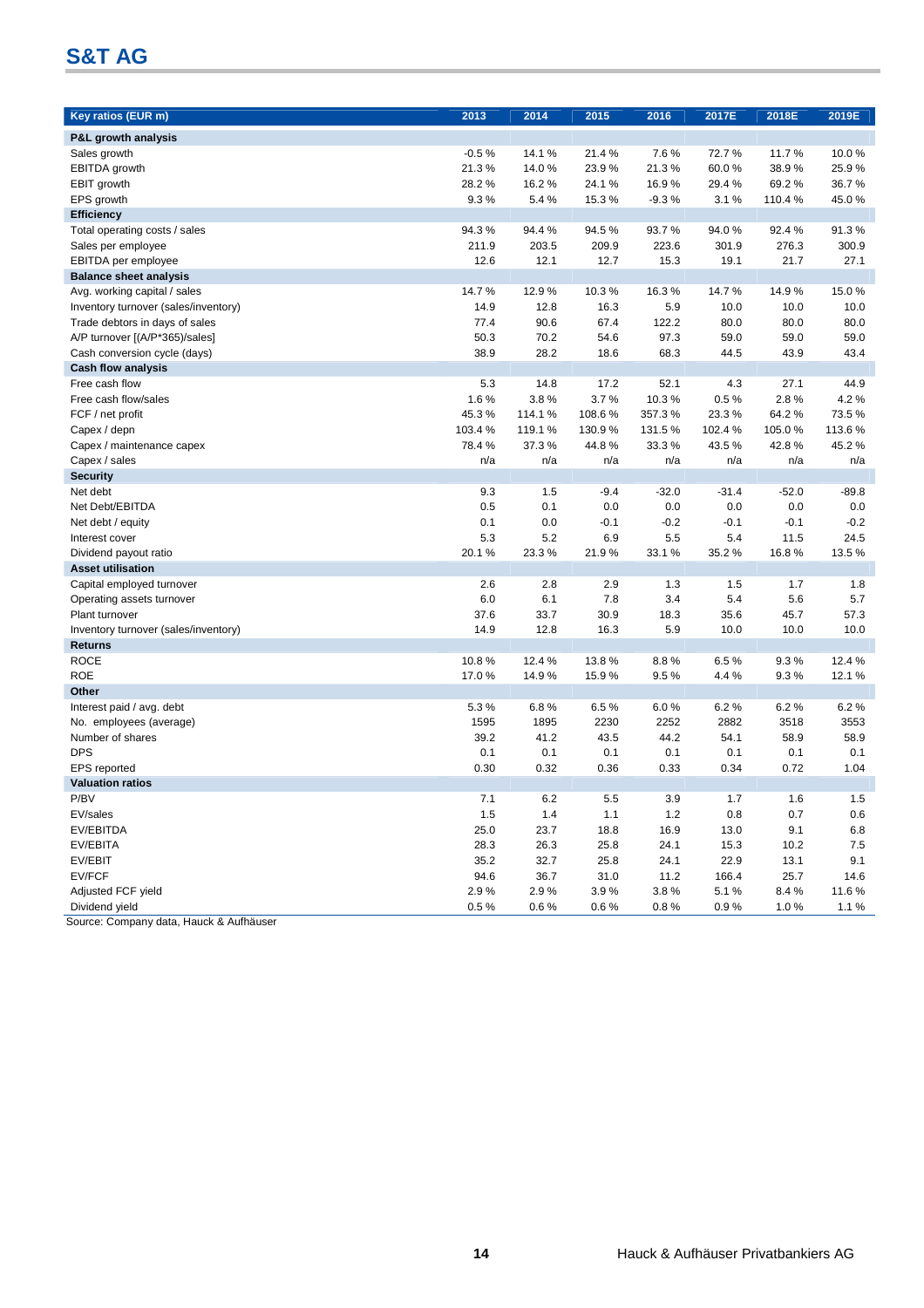**Disclosures regarding research publications of Hauck & Aufhäuser Privatbankiers AG pursuant to section 34b of the German Securities Trading Act (WpHG) and distributed in the UK under an EEA branch passport, subject to the FCA requirements on research recommendation disclosures** 

It is essential that any research recommendation is fairly presented and discloses interests of indicates relevant conflicts of interest. Pursuant to section 34b of the German Securities Trading Act (WpHG) a research report has to point out possible conflicts of interest in connection with the analysed company. Further to this, under the FCA's rules on research recommendations, any conflicts of interest in connection with the recommendation must be disclosed. A conflict of interest is presumed to exist in particular if Hauck & Aufhäuser Privatbankiers AG

- (1) or its affiliate(s) (either in its own right or as part of a consortium) within the past twelve months, acquired the financial instruments of the analysed company,
- (2) has entered into an agreement on the production of the research report with the analysed company,
- (3) or its affiliate(s) has, within the past twelve months, been party to an agreement on the provision of investment banking services with the analysed company or have received services or a promise of services under the term of such an agreement,
- (4) or its affiliate(s) holds a) 5% or more of the share capital of the analysed company, or b) the analysed company holds 5% or more of the share capital of Hauck & Aufhäuser Privatbankiers AG or its affiliate(s),
- (5) or its affiliate(s) holds a net long (a) or a net short (b) position of 0.5% of the outstanding share capital of the analysed company or derivatives thereof,
- (6) or its affiliate(s) is a market maker or liquidity provider in the financial instruments of the issuer,
- (7) or the analyst has any other significant financial interests relating to the analysed company such as, for example, exercising mandates in the interest of the analysed company or a significant conflict of interest with respect to the issuer,
- (8) The research report has been made available to the company prior to its publication. Thereafter, only factual changes have been made to the report.

**Conflicts of interest that existed at the time when this research report was published**:

| Company | <b>Disclosure</b> |
|---------|-------------------|
| S&T AG  | -                 |

### **Historical target price and rating changes for S&T AG in the last 12 months**



02.11.2016 Wunderlich, CFA, Tim Buy EUR 11.00 EUR 8.62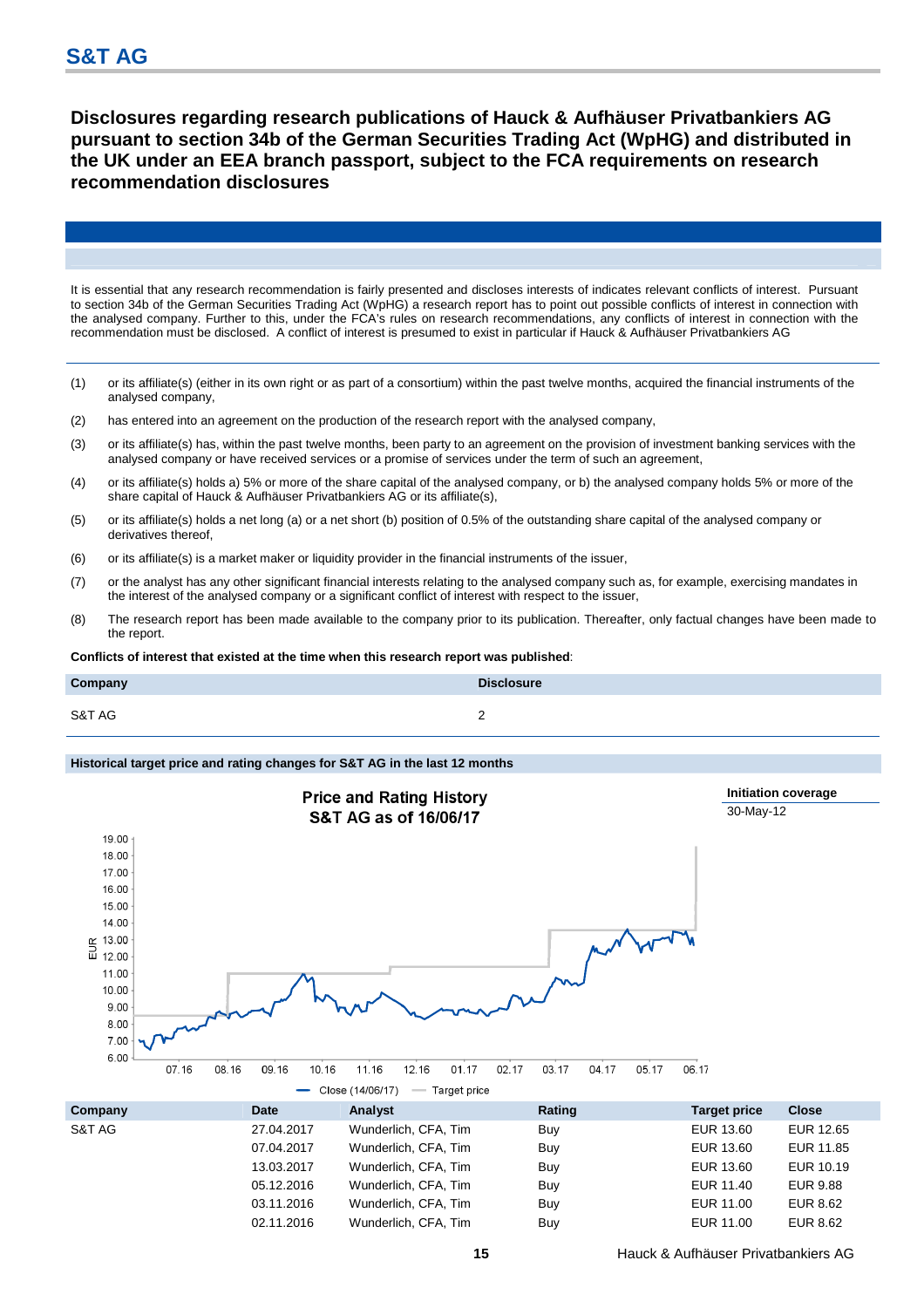| 13.10.2016 | Wunderlich, CFA, Tim | Buy | EUR 11.00 | EUR 9.63 |
|------------|----------------------|-----|-----------|----------|
| 17.08.2016 | Wunderlich, CFA, Tim | Buy | EUR 11.00 | EUR 8.33 |
| 03.08.2016 | Wunderlich, CFA, Tim | Buy | EUR 8.50  | EUR 8.17 |

### **Hauck & Aufhäuser distribution of ratings and in proportion to investment banking services**

| Buv  | 53.52 % | 93.33%    |
|------|---------|-----------|
| Sell | 12.68%  | $0.00 \%$ |
| Hold | 33.80 % | 6.67%     |

Date of publication creation: #ATTRIBUTE\_DOC\_RELEASED\_DATE#

Date of publication dissemination: #ATTRIBUTE\_DOC\_DISTRIBUTION\_DATE#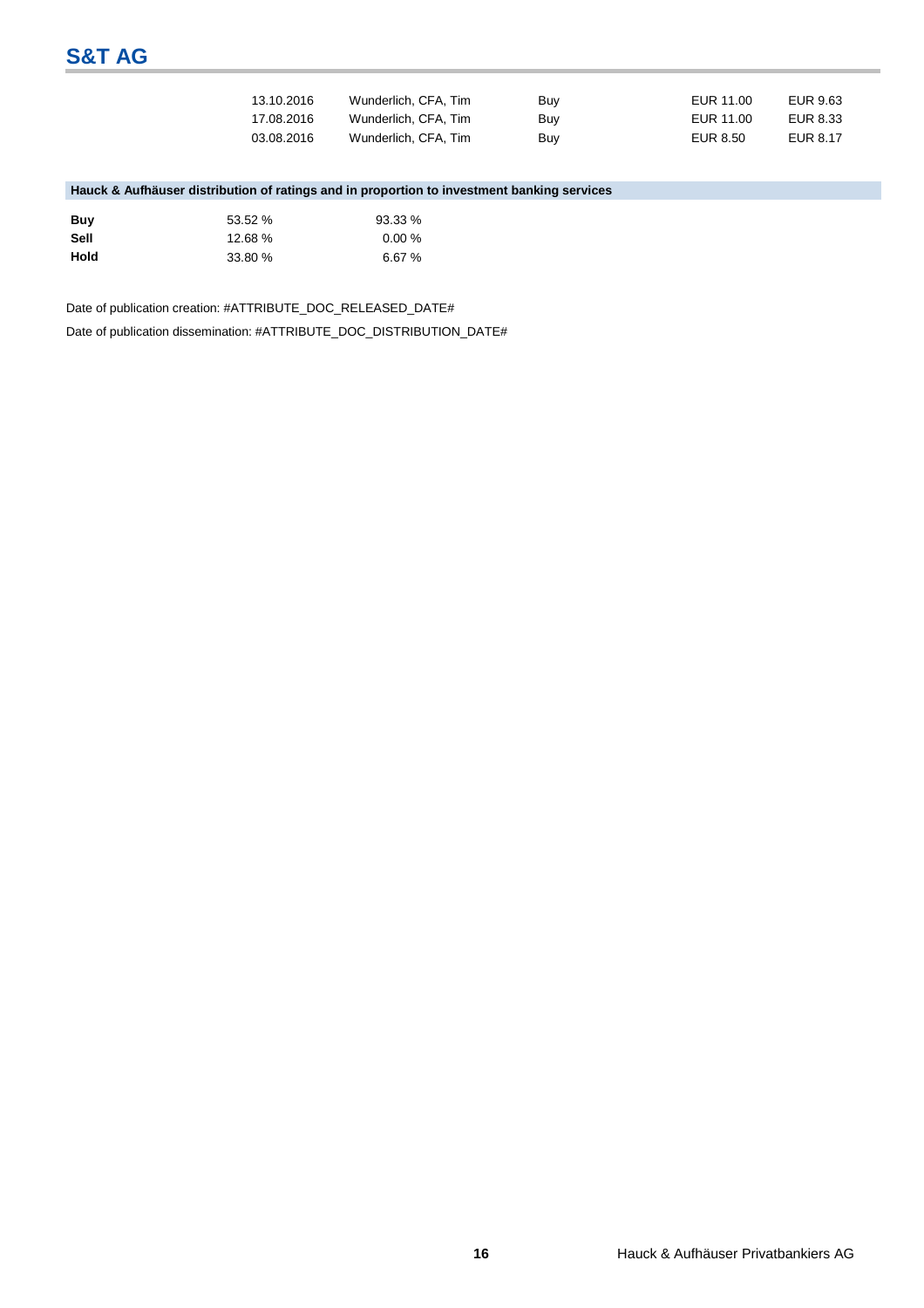### **1. General Information/Liabilities**

This research report has been produced for the information purposes of institutional investors only, and is not in any way a personal recommendation, offer or solicitation to buy or sell the financial instruments mentioned herein. The document is confidential and is made available by Hauck & Aufhäuser Privatbankiers AG, exclusively to selected recipients [in DE, GB, FR, CH, US, UK, Scandinavia, and Benelux or, in individual cases, also in other countries]. A distribution to private investors in the sense of the German Securities Trading Act (WpHG) is excluded. It is not allowed to pass the research report on to persons other than the intended recipient without the permission of Hauck & Aufhäuser Privatbankiers AG. Reproduction of this document, in whole or in part, is not permitted without prior permission Hauck & Aufhäuser Privatbankiers AG. All rights reserved.

Under no circumstances shall Hauck & Aufhäuser Privatbankiers AG, any of its employees involved in the preparation, have any liability for possible errors or incompleteness of the information included in this research report – neither in relation to indirect or direct nor consequential damages. Liability for damages arising either directly or as a consequence of the use of information, opinions and estimates is also excluded. Past performance of a financial instrument is not necessarily indicative of future performance.

### **2. Responsibilities**

This research report was prepared by the research analyst named on the front page (the "Producer"). The Producer is solely responsible for the views and estimates expressed in this report. The report has been prepared independently. The content of the research report was not influenced by the issuer of the analysed financial instrument at any time. It may be possible that parts of the research report were handed out to the issuer for information purposes prior to the publication without any major amendments being made thereafter.

#### **3. Organisational Requirements**

Hauck & Aufhäuser Privatbankiers AG took internal organisational and regulative precautions to avoid or accordingly disclose possible conflicts of interest in connection with the preparation and distribution of the research report. All members of Hauck & Aufhäuser Privatbankiers AG involved in the preparation of the research report are subject to internal compliance regulations. No part of the Producer's compensation is directly or indirectly related to the preparation of this financial analysis. In case a research analyst or a closely related person is confronted with a conflict of interest, the research analyst is restricted from covering this company.

### **4. Information Concerning the Methods of Valuation/Update**

The determination of the fair value per share, i.e. the price target, and the resultant rating is done on the basis of the adjusted free cash flow (adj. FCF) method and on the basis of the discounted cash flow – DCF model. Furthermore, a peer group comparison is made.

The adj. FCF method is based on the assumption that investors purchase assets only at a price (enterprise value) at which the operating cash flow return after taxes on this investment exceeds their opportunity costs in the form of a hurdle rate of 7.5%. The operating cash flow is calculated as EBITDA less maintenance capex and taxes.

Within the framework of the DCF approach, the future free cash flows are calculated initially on the basis of a fictitious capital structure of 100% equity, i.e. interest and repayments on debt capital are not factored in initially. The adjustment towards the actual capital structure is done by discounting the calculated free cash flows with the weighted average cost of capital (WACC), which takes into account both the cost of equity capital and the cost of debt. After discounting, the calculated total enterprise value is reduced by the interest-bearing debt capital in order to arrive at the equity value.

Hauck & Aufhäuser Privatbankiers AG uses the following three-step rating system for the analysed companies:

Buy: Sustainable upside potential of more than 10% within 12 months Sell: Sustainable downside potential of more than 10% within 12 months. Hold: Upside/downside potential is limited. No immediate catalyst visible.

NB: The ratings of Hauck & Aufhäuser Privatbankiers AG are not based on a performance that is expected to be "relative" to the market.

The decision on the choice of the financial instruments analysed in this document was solely made by Hauck & Aufhäuser Privatbankiers AG. The opinions and estimates in this research report are subject to change without notice. It is within the discretion of Hauck & Aufhäuser Privatbankiers AG whether and when it publishes an update to this research report, but in general updates are created on a regular basis, after 6 months at the latest. A sensitivity analysis is included and published in company's initial studies.

### **5. Major Sources of Information**

Part of the information required for this research report was made available by the issuer of the financial instrument. Furthermore, this report is based on publicly available sources (such as, for example, Bloomberg, Reuters, VWD-Trader and the relevant daily press) believed to be reliable. Hauck & Aufhäuser Privatbankiers AG has checked the information for plausibility but not for accuracy or completeness.

### **6. Competent Supervisory Authority**

Hauck & Aufhäuser Privatbankiers AG are under supervision of the BaFin – German Federal Financial Supervisory Authority Bundesanstalt für Finanzdienstleistungsaufsicht), Graurheindorfer Straße 108, 53117 Bonn and Marie-Curie-Straße 24 – 28, 60439 Frankfurt a.M.

This document is distributed in the UK under a MiFID EEA branch passport and in compliance with the applicable FCA requirements.

### **7. Specific Comments for Recipients Outside of Germany**

This research report is subject to the law of the Federal Republic of Germany. The distribution of this information to other states in particular to the USA, Canada, Australia and Japan may be restricted or prohibited by the laws applicable within this state.

#### **8. Miscellaneous**

According to Article 4(1) No. i of the delegated regulation 2016/958 supplementing regulation 596/2014 of the European Parliament, further information regarding investment recommendations of the last 12 months are published under: https://www.hauck-aufhaeuser.de/page/UVV\_InstitutResearch